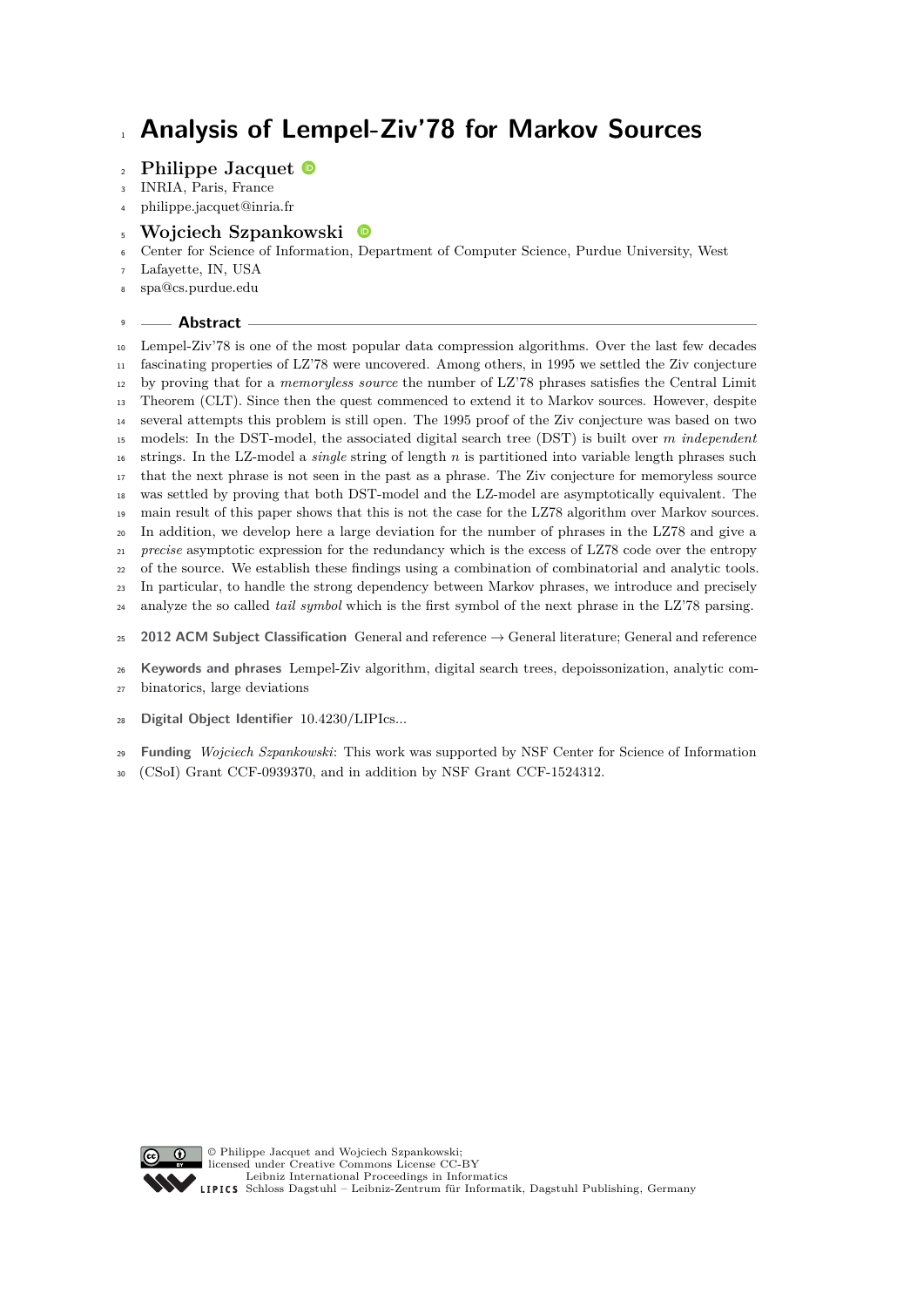#### **XX:2 Lempel-Ziv'78 for Markov Sources**

# <sup>31</sup> **1 Introduction**

49

 The Lempel-Ziv compression algorithm [\[17\]](#page-13-0) is a universal compression scheme. It partitions the text to be compressed into consecutive phrases such that the next phrase is the unique shortest prefix (of the uncompressed text) not seen before as a phrase. For example, *aababbababbb* is parsed as  $((a)(ab)(abb)(aba)(b)(bb)$ . The LZ'78 compression code consists of a pointer to the previous phrase and the last symbol of the current phrase. The distribution <sup>37</sup> of the number of phrases and other related quantities (such as redundancy and code length) are known for memoryless sources [\[10;](#page-13-1) [15\]](#page-13-2) but research over the past 40 years has failed to produce any significant progress for Markov sources. In this paper, we resolve the central question and present novel large deviations and precise redundancy results that had been wanting since the algorithm inception, as well as some surprising findings regarding the 42 difference between the memoryless case and the Markov case.

<sup>43</sup> It is convenient to organize phrases (dictionary) of the Lempel-Ziv scheme in a *digital* 44 *search tree* (DST) [\[7\]](#page-13-3) which represents a parsing tree. We assume throughout that  $A = \{a, b\}$ . <sup>45</sup> Then the root contains an empty phrase. The first phrase is the first symbol, say " $a \in A$ " which is stored in a node appended to the root. The next phrase is either  $(aa) \in \mathcal{A}^2$  stored <sup>47</sup> in another node that branches out from the node containing the first phrase "*a*" or (*ab*) that

<sup>48</sup> is stored in a node attached to the root. This process repeats recursively until the text is parsed into full phrases (see Figure [1\)](#page-1-0). A detailed description can be found in [\[3;](#page-13-4) [7;](#page-13-3) [8\]](#page-13-5).

<span id="page-1-0"></span>

**Figure 1** The DST-model vs LZ-model. In the DST-model we inserted eight (infinite) strings:  $X^1 = abb \cdots$ ,  $X^2 = abb \cdots$ ,  $X^3 = bbba \cdots$ ,  $X^4 = abaaa \cdots$ ,  $X^5 = bbaa \cdots$ ,  $X^6 = baaa \cdots$ ,  $X^7 = bbba \cdots$  and  $X^8 = abbbb \cdots$ , where bold symbols denote DST tail symbols. In the LZ-model we parsed one string  $X = ()(a)(ab)(b)(ab)(bb)(abb)$  with bold denoting LZ tail symbols.

 We consider two models called the DST-model and the LZ-model. In the DST-model we insert *independent strings* although each string may be generated by a source with memory like a Markov source. In the LZ-model we parse a *single* string as shown in Figure [1.](#page-1-0) We distinguish two types of DST and LZ models. To define them we need to introduce the path <sup>54</sup> length *L* as the sum of all depths in the digital search tree or the sum of all phrases in the LZ model. In the "*m*"-DST model we insert *m* independent strings into a digital search tree – leading to a variable path length denoted as  $L_m$  – while the "*n*"-DST model is built over a random number of independent strings such that the total path length is equal to *n*. Similarly, we have "*m*"-LZ and "*n*"-LZ models: In the former we construct *m* LZ phrases 59 to form a string of (variable) length denoted as  $\mathcal{L}_m$  while in the "*n*"-LZ model we parse a 60 string of length *n* into a variable number of phrases that we denote as  $M_n$ . Throughout, *m* will denote number of strings or phrases while *n* will stand for the length of a string.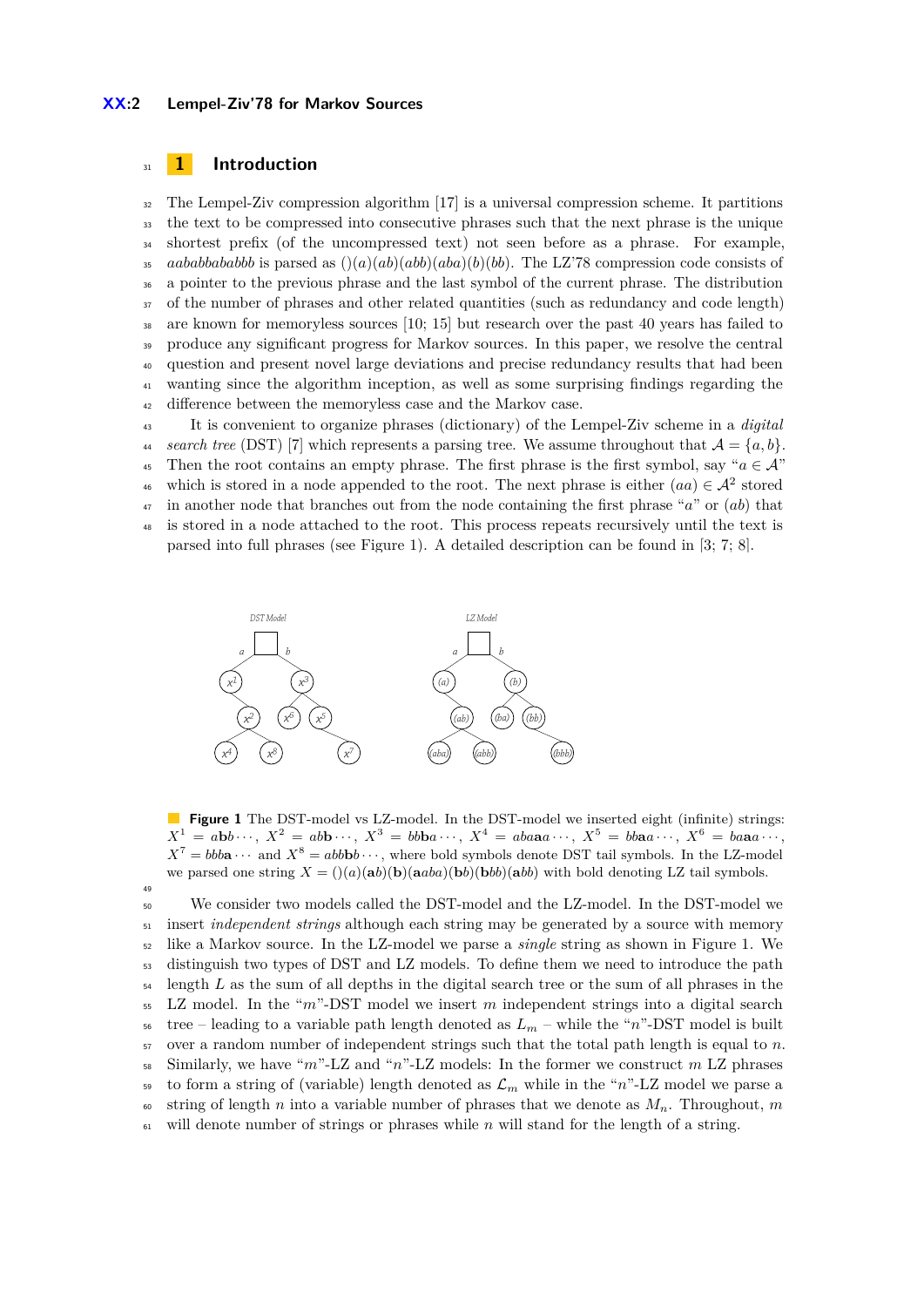62 There is a simple relation between  $M_n$  and  $\mathcal{L}_m$  called the *renewal equation* which asserts

<span id="page-2-0"></span>
$$
P(M_n > m) = P(\mathcal{L}_m < n). \tag{1}
$$

Finally, observe that the code length of the LZ78 algorithm is  $C_n = \sum_{k=1}^{M_n} \lceil \log_2(k) \rceil$  +  $\log_2(|\mathcal{A}|)$  since the pointer to the *k*th node requires at most  $\lceil \log_2 k \rceil$  bits, while the next 66 symbol costs  $\lceil \log_2 |\mathcal{A}| \rceil$  bits. For binary alphabet  $\mathcal{A} = \{a, b\}$  we simplify the code length to  $C_n = M_n (\log_2 M_n + 1).$ 

<sup>68</sup> To understand LZ'78 behavior one must analyze the limiting distribution of  $M_n$  and/or  $\epsilon_{0}$  C<sub>m</sub> connected through the renewal equation [\(1\)](#page-2-0). For *memoryless* sources we benefited from  $\tau$ <sup>0</sup> the fact the random variable  $L_m$  and  $\mathcal{L}_m$  are *probabilistically equivalent* as shown in 1995 paper [\[3\]](#page-13-4). Unfortunately, this equivalence breaks for sources with memory such as Markov sources. To capture this dependency we introduce the notion of the *tail symbol*. In the DST-model the tail symbol of an inserted string is the first non-inserted symbol of that string, as shown in Figure [1.](#page-1-0) In the LZ-model the tail symbol of a phrase is the first symbol of the next phrase (see Figure [1\)](#page-1-0). Furthermore, in the Markov case there is additional complication, even for the DST-model. In the DST-model we need to consider two digital search trees: one built over all (independent) strings starting with symbol  $a \in \mathcal{A}$ , and the second one built <sup>78</sup> over all strings that start with  $b \in \mathcal{A}$ . At the end we construct a cumulative knowledge by weighting over the initial symbols (see [\[6\]](#page-13-6)).

 $\epsilon$ <sup>80</sup> In this conference paper, we present large deviation results for the number of phrases  $M_n$ <sup>81</sup> in "*n*"-LZ model and the average length of a LZ (Markov) string built over *m* phrases in the <sup>82</sup> " $m$ "-LZ model.<sup>[1](#page-2-1)</sup> In the memoryless case we could read the number of phrases  $M_n$  directly  $\frac{1}{83}$  from the path length  $L_m$  of the *m*-DST model. It is *not* the case in the Markov model but <sup>84</sup> through the tail symbol distribution we will connect both quantities. Recall that  $\mathcal{L}_m$  is the <sup>85</sup> length of a string generated by a Markov source which is parsed by the LZ78 scheme until <sup>86</sup> we see *m* phrases (our *m*-LZ model). This should be compared to the total path length  $L_m$ <sup>87</sup> (notice roman font for *L*) in the the *m*-DST model. In the memoryless case, we proved in 88 [\[3;](#page-13-4) [5\]](#page-13-7) that the expected value of  $L_m$  and the expected value of the length of a string built <sup>89</sup> from *m* phrases,  $\mathcal{L}_m$ , are the same. Somewhat surprisingly it is not the case for the Markov 90 case. We will prove in Theorem [5](#page-6-0) that  $\mathbf{E}[L_m] - \mathbf{E}[\mathcal{L}_m] = \Theta(m)$ .

 Let us now briefly review literature on LZ'78 and DST analysis. The goal is to prove the Central Limit Theorem (CLT) for the number of phrases and establish precise rate of decay of the LZ'78 code redundancy for Markov sources. For memoryless sources, CLT was already proved in [\[3\]](#page-13-4) while the average redundancy was presented in [\[10;](#page-13-1) [15\]](#page-13-2). It should be pointed out that since 1995 [\[3\]](#page-13-4) no simpler, in fact, no new proof of CLT was presented except the one by Neininger and Rüschendorf [\[14\]](#page-13-8) but only for *unbiased* memoryless sources  $97 \text{ (as in [1])}$  $97 \text{ (as in [1])}$  $97 \text{ (as in [1])}$ . The only known to us analysis of LZ'78 for Markov sources is presented in [\[6\]](#page-13-6). but the authors restricted their attention to a single phrase. We should point out that for another Lempel-Ziv scheme known as LZ'77 algorithm, Fayolle and Ward [\[2\]](#page-13-10) analyzed an associated suffix tree built over a Markov string and obtained the distribution of the depth, which allows us to conclude the limiting distribution of a phrase in the LZ'77 scheme (see also [\[11;](#page-13-11) [12\]](#page-13-12)). Regarding analysis of digital search trees, and in general digital trees, more  $_{103}$  is known [\[8;](#page-13-5) [7;](#page-13-3) [16\]](#page-13-13). Digital trees for memoryless sources were analyzed in [\[1;](#page-13-9) [10;](#page-13-1) [7\]](#page-13-3) while digital trees under Markovian models were studied in [\[6;](#page-13-6) [9;](#page-13-14) [2\]](#page-13-10). This information is surveyed in detail in [\[7\]](#page-13-3).

<span id="page-2-1"></span>From now on we drop the quotes around *m* and *n* to simplify the presentation.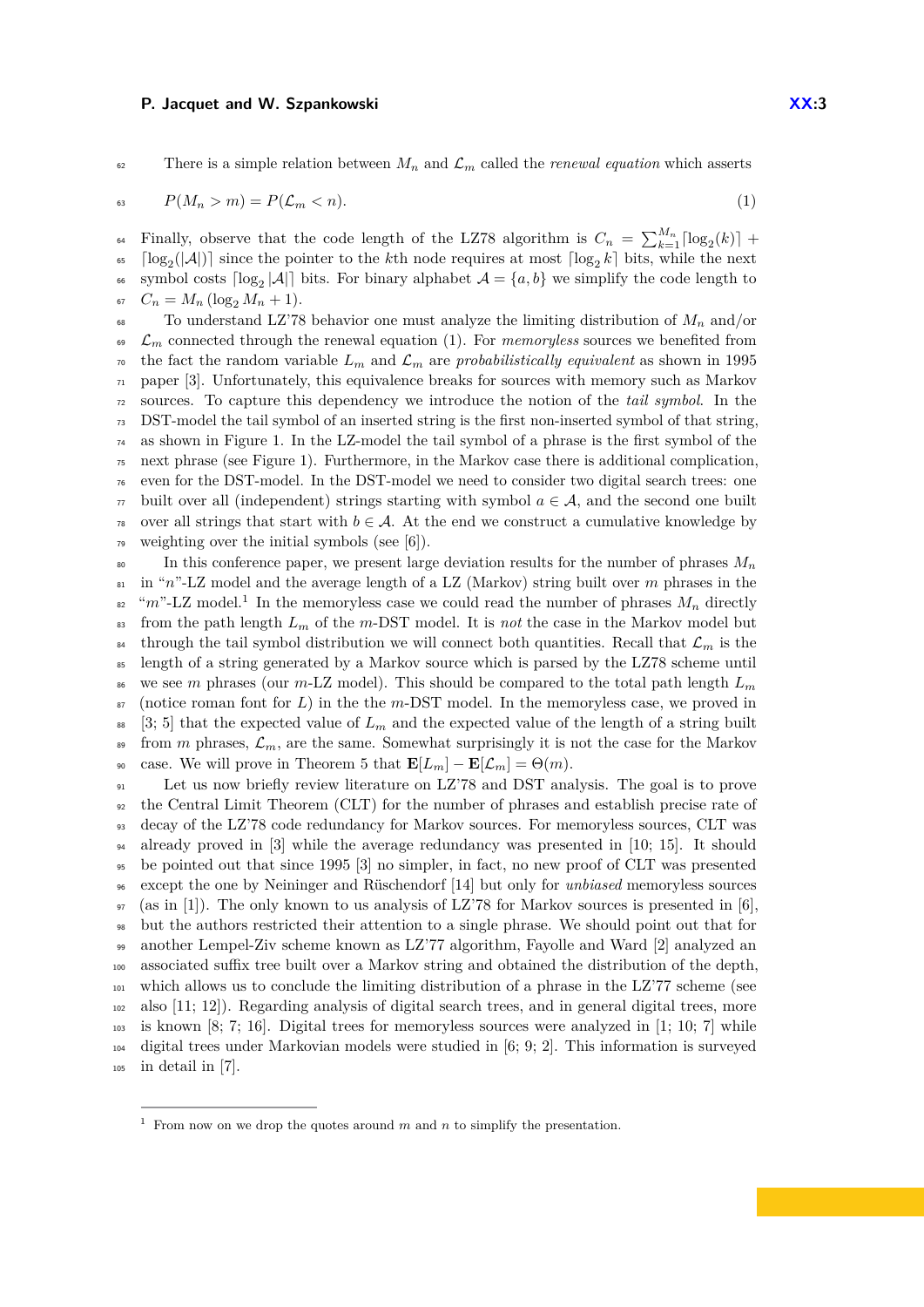#### **XX:4 Lempel-Ziv'78 for Markov Sources**

 The paper is organized as follows. In the next section we present our main results regarding the LZ and DST models including the mean, variance and distribution of the number of tail symbols in the DST model (see Theorem [2–](#page-5-0)[4\)](#page-6-1), and large deviations as well as precise redundancy for the LZ model (see Theorems [5](#page-6-0)[–6\)](#page-6-2). We prove these findings in Section [3](#page-7-0) (DST model) and in Section [4](#page-8-0) (LZ model), with most details delayed till the appendix. Throughout we use combinatorics on words and analytic tools such as generating functions, Poisson transform, analytic depoissonization, and Mellin transform.

## **2 Main Results**

 We consider a stationary ergodic Markov source generating a sequence of symbols drawn from a finite alphabet A. In this conference paper we study only a Markovian process of 116 order 1 with the transition matrix  $\mathbf{P} = [P(c|d)]_{c,d \in \mathcal{A}}$  where  $\mathcal{A} = \{a,b\}$ . In this section we present our main results with proof delayed till Sections [3](#page-7-0)[–4](#page-8-0) and appendix. However, first we present a road map of our methodology and findings.

 Our main goal is to analyze the Lempel-Ziv'78 scheme for Markovian input. However, as discussed before, we first consider an auxiliary model named DST-model built over *m* independent Markov strings, also called the *m*-DST model. However, for Markov sources we need to construct two *conditional* digital search trees: one built over *m* Markov strings 123 all starting with symbol  $a \in \mathcal{A}$  and the other DST built over *m* strings starting with  $b \in \mathcal{A}$ . 124 We write  $c \in \mathcal{A}$  for a generic symbol from  $\mathcal{A}$ , that is, either  $c = a$  or  $c = b$ . For a given 125  $c \in \mathcal{A}$ , we consider *m* independent Markov strings all starting with *c* and build an *m*-DST tree. For such a tree we analyze two quantities, namely the total path length denoted as <sup>127</sup> *L*<sub>*m*</sub></sub>, and the number  $T_m^c(a)$  of inserted strings (all starting with *c*) with the tail symbol *a*, that is, among *m* Markov strings there are  $T_m^c(a)$  strings with the tail symbol *a*. Clearly,  $T_m^c(a) + T_m^c(b) = m$ . Throughout, we also assume that the tail symbol is always *a* so we just write  $T_m^c := T_m^c(a)$ . In Theorems [2-](#page-5-0)[3](#page-5-1) we summarize our new results regarding  $T_m^c$ , while in Theorem [4](#page-6-1) we present large deviation results for both  $T_m^c$  and  $L_m^c$ .

 Second, we consider the *m*-LZ model (in which we run LZ78 algorithm on a single string until we see *m* phrases) and tie it up to the *m*-DST model just discussed. Here we 134 use combinatorial approach. For a given sequence **s** over  $A$  of length  $m$  we compare in Lemmas [10-](#page-9-0)[11](#page-10-0) two probabilities: (i) the probability that in the *m*-LZ model (constructed from *m* LZ phrases) we end up with a LZ sequence of length *n* having all tail symbols equal to **s**; and (ii) the probability that in the *m*-DST model (built over *m* independent Markov strings) the resulting digital search tree has path length equal to *n* and all tail symbols are equal to **s**. Using this, we present in Theorem [5](#page-6-0) our large deviations for the *m*-LZ model and using the renewal equation [\(1\)](#page-2-0) in Theorem [6](#page-6-2) we establish large deviations for the *n*-LZ model. In Corollary [7](#page-7-1) we find a *precise* expression for the redundancy of LZ78 for Markov sources.

 $F_{143}$  Finally, when comparing the average path length  $L_m^c$  in the *m*-DST model with the <sup>144</sup> length  $\mathcal{L}_m^c$  in the *m*-LZ model we shall use the following simple fact.

<span id="page-3-0"></span>**145 Proposition 1.** For  $\delta < 1$  let there exist  $B, C > 0$  such that for a discrete random variable *X<sup>m</sup> the following holds uniformly*

$$
P(X_m = k) \le B \exp\left(-Cm^{-\delta}|k - A_m|\right). \tag{2}
$$

*Then*

$$
\mathbf{E}[X_m] = A_m + \Theta(m^\delta). \tag{3}
$$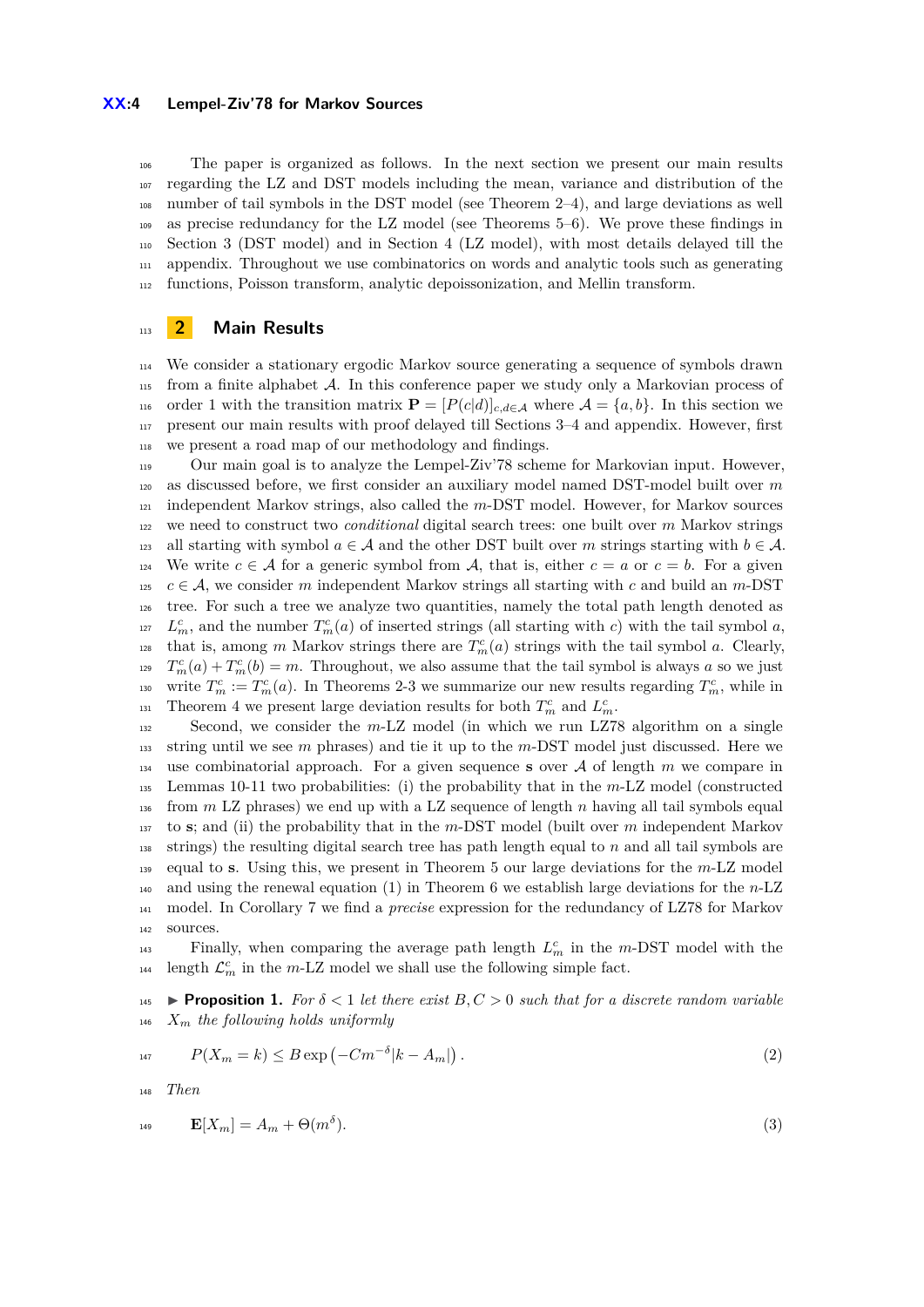**Proof.** Define  $B_m = m^{\delta} (\log B)/C \leq |k - A_m|$ . Then it is easy to see that  $EX_m =$ <sup>151</sup>  $\sum_{k} kP(X_m = k) = A_m + \sum_{k} (k - A_m)P(X_m = k)$ , and the latter term can be estimated by the integral  $2B \int_0^\infty \exp(-Cm^{-\delta x})(x+1)dx = O(m^{\delta})$ . This complete the proof.

# <sup>153</sup> **2.1 Results on DST**

<sup>154</sup> In this section we summarize our results for the *m*-DST model: We first focus on the number <sup>155</sup> of times,  $T_m^c := T_m^c(a)$ , the tail symbol is *a* when all *m* Markov sequences start with  $c \in \mathcal{A}$ . <sup>156</sup> Then we study the path length  $L_m^c$  in the *m*-DST model when all sequences start with *c*.  $F_{m}$  is Finally, we present large deviations for both  $T_{m}^{c}$  and  $L_{m}^{c}$ .

For  $c \in \mathcal{A}$ , let  $D_{m,k}^c = P(T_m^c = k)$  and  $D_m^c(u) = E[u^{T_m^c}]$  be the probability generating <sup>159</sup> function of  $T_m^c$  defined for a complex variable *u*. We have the recursion:

$$
D_{m+1}^{c}(u) = (P(a|c)u + 1 - P(a|c)) \sum_{k} {m \choose k} P(a|c)^{k} P(b|c)^{m-k} D_{k}^{a}(u) D_{m-k}^{b}(u)
$$
(4)

 $D_0^c(u) = 1$  and  $D_1^c(u) = P(a|c)u + 1 - P(a|c)$ . Furthermore, define the bivariate  $P_{\text{o}}(z, u) = \sum_{m \geq 0} \mathbf{E}[u^{T_m^c}] \frac{z^m}{m!} e^{-z}$ . From above we easily find the following <sup>163</sup> differential-functional equation

$$
{}_{164} \qquad \partial_z D_c(z, u) + D_c(z, u) = D_1^c(u) D_a(P(a|c)z, u)) \cdot D_b(P(b|c)z, u) \tag{5}
$$

165 with  $D_c(z, 1) = 1$  where  $\partial_z$  is the partial derivative with respect to variable z.

<span id="page-4-0"></span>We now focus on the first Poisson moment  $X_c(z) = \partial_u D_c(z, 1)$  where  $\partial_u$  is the derivative with respect to variable *u*. We also study the Poisson variance  $V_c(z) = \partial_u^2 D_c(z, 1) + X_c(z)$  $(X_c(z))^2$ , and the limiting distribution of  $T_m^c$ . After finding asymptotic behavior of the Poisson mean  $X_c(z)$  and variance  $V_c(z)$  for large  $z \to \infty$  we invoke the depoissonization lemma of [\[4\]](#page-13-15) to extract the original mean and variance:

<span id="page-4-2"></span>
$$
\mathbf{E}[T_m^c] = X_c(m) - \frac{1}{2}m\partial_z X_c(m) + O(X_c(m)/m), \quad \text{Var}[T_m^c] \sim V_c(m) - m[\partial_z X_c(m)]^2.
$$

166 Let us start with the Poisson mean  $X_c(z)$ . Taking the derivative of [\(5\)](#page-4-0) with respect to *u* <sup>167</sup> and setting  $u = 1$  we find

$$
{}_{168} \qquad \partial_z X_c(z) + X_c(z) = P(a|c) + X_a(P(a|c)z) + X_b(P(b|c)z). \tag{6}
$$

<span id="page-4-1"></span>To complete this equation we need to calculate the initial values of  $\mathbf{E}[T_m^c]$ . It is easy to see <sup>170</sup> that

$$
\mathbf{E}[T_0^c] = 0, \quad \mathbf{E}[T_1^c] = P(a|c), \quad \mathbf{E}[T_2^c] = P(a|c) + P(a|c)P(a|a) + P(b|c)P(a|b). \tag{7}
$$

<sup>172</sup> In a similar fashion we can derive the differential-functional equation for the Poisson <sup>173</sup> variance. After some tedious algebra we arrive at

<span id="page-4-3"></span>
$$
v_{z}^{174} \t \partial_{z} V_{c}(z) + V_{c}(z) = P(a|c) - P^{2}(a|c) + [\partial_{z} X_{c}(z)]^{2} + V_{a}(P(a|c)z) + V_{b}(P(b|c)z). \t (8)
$$

 Both differential-functional system of equations [\(5\)](#page-4-0) and [\(7\)](#page-4-1) can be solved using complicated Mellin transform approach [\[16\]](#page-13-13). We will provide details of our approach in the Appendix. For now we need to introduce some extra notation to present our main results. For complex <sup>178</sup> *s* define

$$
\mathbf{P}(s) = \begin{bmatrix} P(a|a)^{-s} & P(b|a)^{-s} \\ P(a|b)^{-s} & P(b|b)^{-s} \end{bmatrix}.
$$
 (9)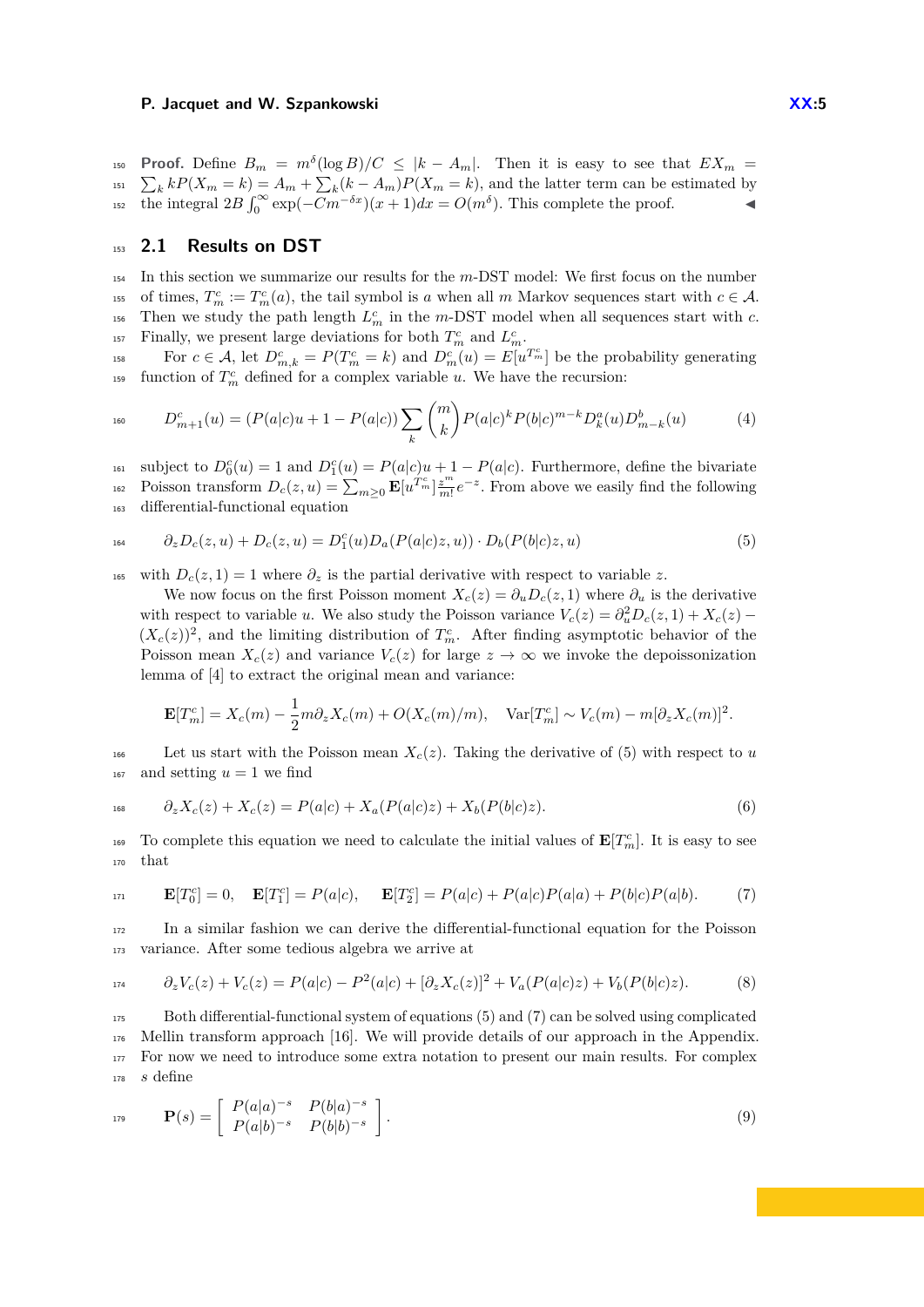For such **P**(*s*) we denote by  $\lambda(s)$  the main eigenvalue and  $\pi(s)$  the main eigenvector. We notice that  $\pi(-1)$  is the stationary vector of the Markov process. We also need another matrix

$$
\mathbf{Q}(s) = \prod_{i \ge 1} (\mathbf{I} - \mathbf{P}(s - i))^{-1} \prod_{j = -\infty}^{j = -2} (\mathbf{I} - \mathbf{P}(j))
$$

180 defined for  $\Re(s) \in (-2, 0)$ . Furthermore,  $\langle \mathbf{x}, \mathbf{y} \rangle$  is the scalar product of vectors **x** and **y**.

<span id="page-5-0"></span>181 Now we are in the position to formulate our main result.

<sup>182</sup> I **Theorem 2.** *Consider a digital search tree built over m independent sequences (m-DST) generated by a Markov source.* We have  $\mathbf{E}[T_m^c] = \tau_c(m)m$  and  $\mathbf{E}[L_m^c] = m \log m/h + m + m$  $\mu_c(m)m$  *such that:* 

185  $= \tau_c(m+1) - \tau_c(m) = O(1/m)$  and  $\mu_c(m+1) - \mu_c(m) = O(1/m)$ 

 $\forall (c, d) \in \mathcal{A}^2$   $\tau_c(m) - \tau_d(m) = O(1/m)$  and  $\mu_c(m) - \mu_d(m) = O(1/m)$ .

<sup>187</sup> Thus *τc*(*m*) = *τ* (*m*) + *O*(1*/m*) where *τ* (*m*) does not depend on initial symbol *c*. In fact, <sup>188</sup>  $\tau(m)$  depends on the tail symbol, but since throughout the paper we assume the tail symbol 189 is always *a*, we drop this dependency on *a* in  $\tau(m)$ . We present precise formula on  $\tau(m)$  in <sup>190</sup> the next theorem.

 $191$  Similarly we have  $\mu_c(m) = \mu(m) + O(1/m)$ . The function  $\mu(m)$  for Markov sources is given in Theorem 1 of [\[6\]](#page-13-6). For the memoryless source, it is  $\frac{h_2}{h} + \gamma - 1 + \alpha$  and the average 193 path length is  $m \log m/h + m\mu(m)$ , as discussed in [\[3\]](#page-13-4).

194 To complete our analysis of the tail symbol, we present now precise behaviour of  $\tau(m)$ . <sup>195</sup> We give a detailed proof in the Appendix.

<span id="page-5-1"></span>**■ ► Theorem 3.** *For*  $(a, b, c) \in \mathcal{A}^3$  *define* 

$$
\alpha_{abc} = \log \left[ \frac{P(a|b)P(c|a)}{P(c|b)} \right].
$$
\n(10)

198 (i) [Aperiodic case] *If not all*  $\{\alpha_{abc}\}\$  *are rational, then*  $\tau(m) = \bar{\tau} + o(1)$  *with* 

$$
\bar{\tau} = \pi_a + \frac{1}{\lambda'(-1)} \langle (\pi'(-1) + \pi \mathbf{Q}'(-1)) (\mathbf{I} - \mathbf{P}) \mathbf{P} \mathbf{e}_a \rangle, \tag{11}
$$

<sup>200</sup> where  $\pi_a$  is the stationary distribution of symbol a, and  $\mathbf{e}_a$  is the vector made of a single 1 <sup>201</sup> *at the position corresponding to symbol a and zero otherwise.*

202 [Periodic case] *If all*  $\{\alpha_{abc}\}\$  *are rationally related, then for some*  $\varepsilon > 0$  *we have*  $\tau(m) =$  $\tau(\mathbf{m}) + O(m^{-\varepsilon})$  with  $\bar{\tau}(m) = \bar{\tau} + Q_1(\log m)$ , where  $Q_1(.)$  is a periodic function.

 $\text{Var}[\text{Var}(X;X)] = \text{Var}[\text{Var}(X;X)] = \text{Var}[\text{Var}(X;X)] = \text{Var}[\text{Var}(X;X)] = \text{Var}[\text{Var}(X;X)] = \text{Var}[\text{Var}(X;X)] = \text{Var}[\text{Var}(X;X)] = \text{Var}[\text{Var}(X;X)] = \text{Var}[\text{Var}(X;X)] = \text{Var}[\text{Var}(X;X)] = \text{Var}[\text{Var}(X;X)] = \text{Var}[\text{Var}(X;X)] = \text{Var}[\text{Var}(X;X)] = \text{Var}[\text{Var}(X;X)] = \text{Var}[\text{Var}($  $\omega_a(m) = \bar{\omega}_a$  *for the aperiodic case and*  $\omega_a(m) = \bar{\omega}_a + Q_2(m)$  *for the periodic case, where*  $\bar{\omega}_a$ 206 *is given explicitly in the Appendix in*  $(A.17)$  *of Theorem [14,](#page-18-1) and*  $Q_2(m)$  *is a nonzero periodic* <sup>207</sup> *function for rationally related case, and zero otherwise.*

(iii) [Central Limit Theorem] *For any*  $c \in A$  *we have* 

$$
\frac{T_m^c-\mathbf{E}[T_m^c]}{\text{Var}[T_m^c]}\to N(0,1)
$$

<sup>208</sup> *where N*(0*,* 1) *denotes the standard normal distribution.*

 $\frac{209}{209}$  Similarly we have the same behaviour for  $\mu(m)$  which is equal to  $\bar{\mu}+o(1)$  in the aperiodic case and, in the periodic case, is equal to  $\bar{\mu} + Q_3(\log m) + O(m^{-\epsilon})$  whose expressions are  $_{211}$  in [\[3\]](#page-13-4) and [\[6\]](#page-13-6) where  $Q_3(.)$  is a periodic function. For details the reader is referred to [6].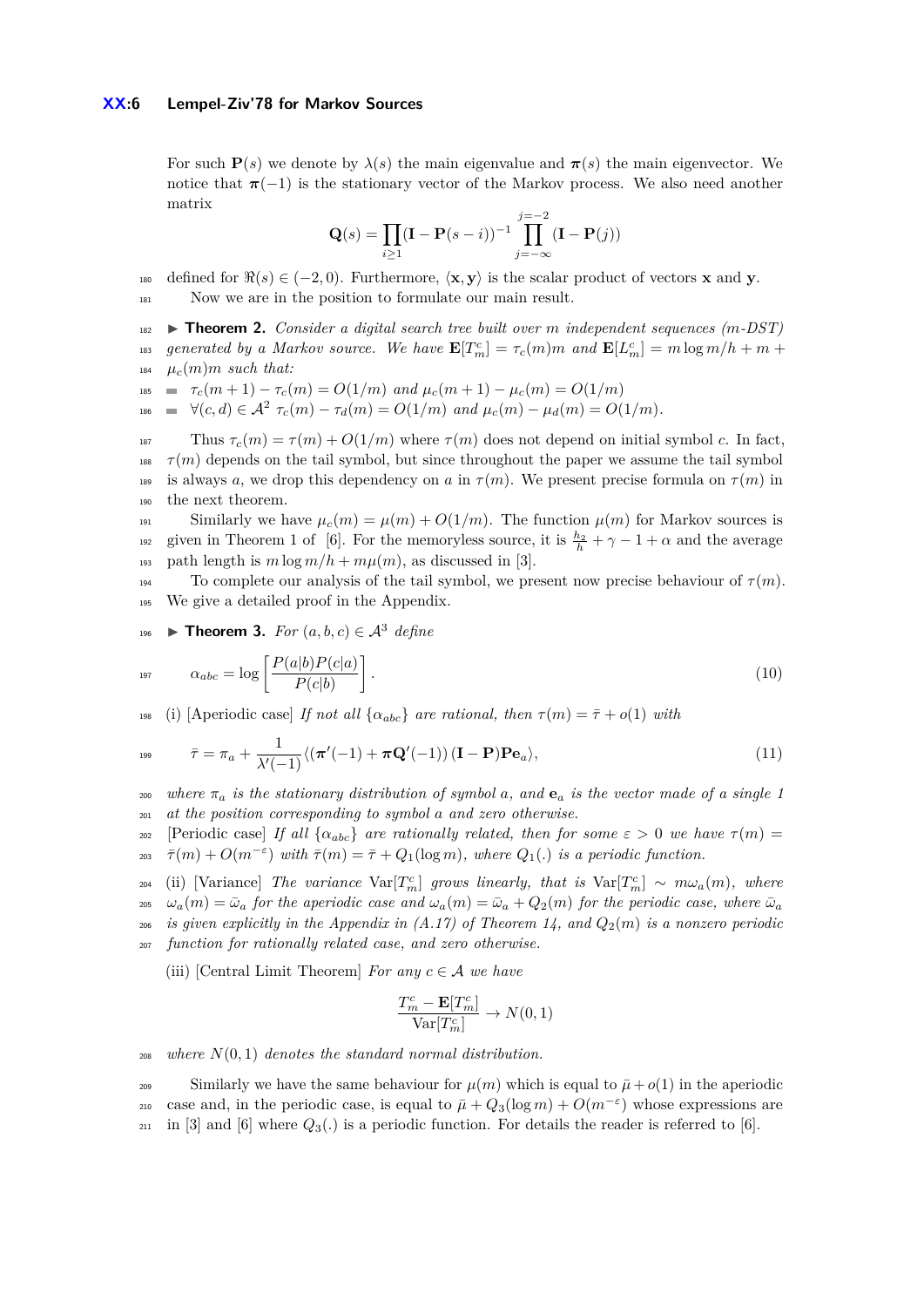<sup>212</sup> We notice that, unexpectedly, the number of tail symbols equal to *a is not* converging to  $n\pi_a$  as we should expect from a Markovian sequence. The reason is that the tail symbol is <sup>214</sup> not picked up at random in the sequence but occurs when the sequence path leaves the tree. Finally, we present joint large deviations for both  $T_m^c$  and  $L_m^c$  which is a new result <sup>216</sup> needed to establish large deviations for the LZ model. We prove it in Section [3.](#page-7-0)

<span id="page-6-1"></span><sup>217</sup> I **Theorem 4.** *Consider a digital search tree (DST) built over m independent sequences* 218 generated by a Markov source. For all  $\delta > 1/2$  there exist B, C and  $\beta$  strictly positive such <sup>219</sup> *that for all*  $x > 0$  *uniformly in*  $x$ 

<span id="page-6-3"></span>
$$
P\left(|T_m^c - \mathbf{E}[T_m^c]| + |L_m^c - \mathbf{E}[L_m^c]| \geq xm^\delta\right) \leq Be^{-xCm^\beta} \tag{12}
$$

<sup>221</sup> *for large m.*

## <sup>222</sup> **2.2 Results for the LZ78 Model**

223 Let us start with the *m*-LZ model. For a given *m*, let  $\mathcal{L}_m^c$  (note calligraphic  $\mathcal{L}$ ) be the length <sup>224</sup> of the LZ'78 string composed of *m* phrases when the first phrase starts with symbol *c*. For 225 memoryless sources, this quantity is equivalent to the path length  $L_m$  in the associated DST <sup>226</sup> built over *m* independent strings. However, it is not the case for Markov sources. In Section [4](#page-8-0) we prove Theorem [5](#page-6-0) presented below by showing that  $\mathbf{E}[L_m^c] - \mathbf{E}[\mathcal{L}_m^c] = \Theta(m)$ , unlike in the memoryless case. Figure 2 compares the difference  $\mathbf{E}[L_m^c] - \mathbf{E}[\mathcal{L}_m^c]$  obtained by simulation <sup>229</sup> results confirming our theoretical findings.

<span id="page-6-0"></span> $\bullet$  **Theorem 5.** For *m* given, let  $m^* := m^*(m)$  be the root of  $x - x\tau(x) - (m - x)\tau(m - x)$ .  $\sum_{231}$  (i) The average length  $\mathbf{E}[\mathcal{L}_m^c]$  of the LZ-sequence consisting of the first *m* phrases is (for the <sup>232</sup> *aperiodic case)*

$$
\mathbf{E}[\mathcal{L}_m^c] = m \log m / h + \mu(m^*) m^* + \mu(m - m^*) (m - m^*) + m(1 - H(m^*/m)/h) + O(m^{\delta}) \tag{13}
$$

<sup>234</sup> *where*  $H(x) = -x \log x - (1-x) \log(1-x)$  *is the binary entropy.* 235 (ii) For all  $\delta > 1/2$  there exist  $B, C, \beta > 0$ , and  $\gamma > 0$  such that uniformly for all  $x > 0$ 

$$
P\left(|\mathcal{L}_m^c - E[\mathcal{L}_m^c]| \geq xm^\delta\right) \leq Bm^\gamma e^{-xCm^\beta} \tag{14}
$$

<sup>237</sup> *for large m.*

#### <sup>238</sup> **Remark**

239 The property of function  $\tau(\cdot)$  implies that the equation  $x - x\tau(x) - (m - x)\tau(m - x)$  has a single root as we will see in the proof of Section [4.](#page-8-0) Notice that  $m^*/m$  converges to  $\bar{\tau}$  in the aperiodic case, and similarly  $\mu(m^*)m^* + \mu(m - m^*)(m - m^*)$  is asymptotically equivalent 242 to  $\bar{\mu}m$ . In the periodic case there will be small periodic contributions (contained in  $\tau(m)$ ) and  $\mu(m)$  as shown in Theorem [3.](#page-5-1) Notice that  $H(m^*/m)$  is the tail symbol entropy, which <sup>244</sup> is equal to *h* when the source is memoryless.

<span id="page-6-2"></span><sup>245</sup> Our next goal is to present large deviation for the number of LZ phrases in the *n*-LZ <sup>246</sup> model. Let  $M_n^c$  be the number of phrases obtained by parsing a Markovian sequence of length *n* starting with symbol *c*. By the renewal equation [\(1\)](#page-2-0) we have  $P(M_n^c > m) = P(\mathcal{L}_m^c < n)$ for all legitimate *m* and *n*. This allows us to read large deviation of  $M_n^c$  from Theorem [5.](#page-6-0) <sup>249</sup> Following the footsteps of Theorem 2 of [\[5\]](#page-13-7) we arrive at our next main result.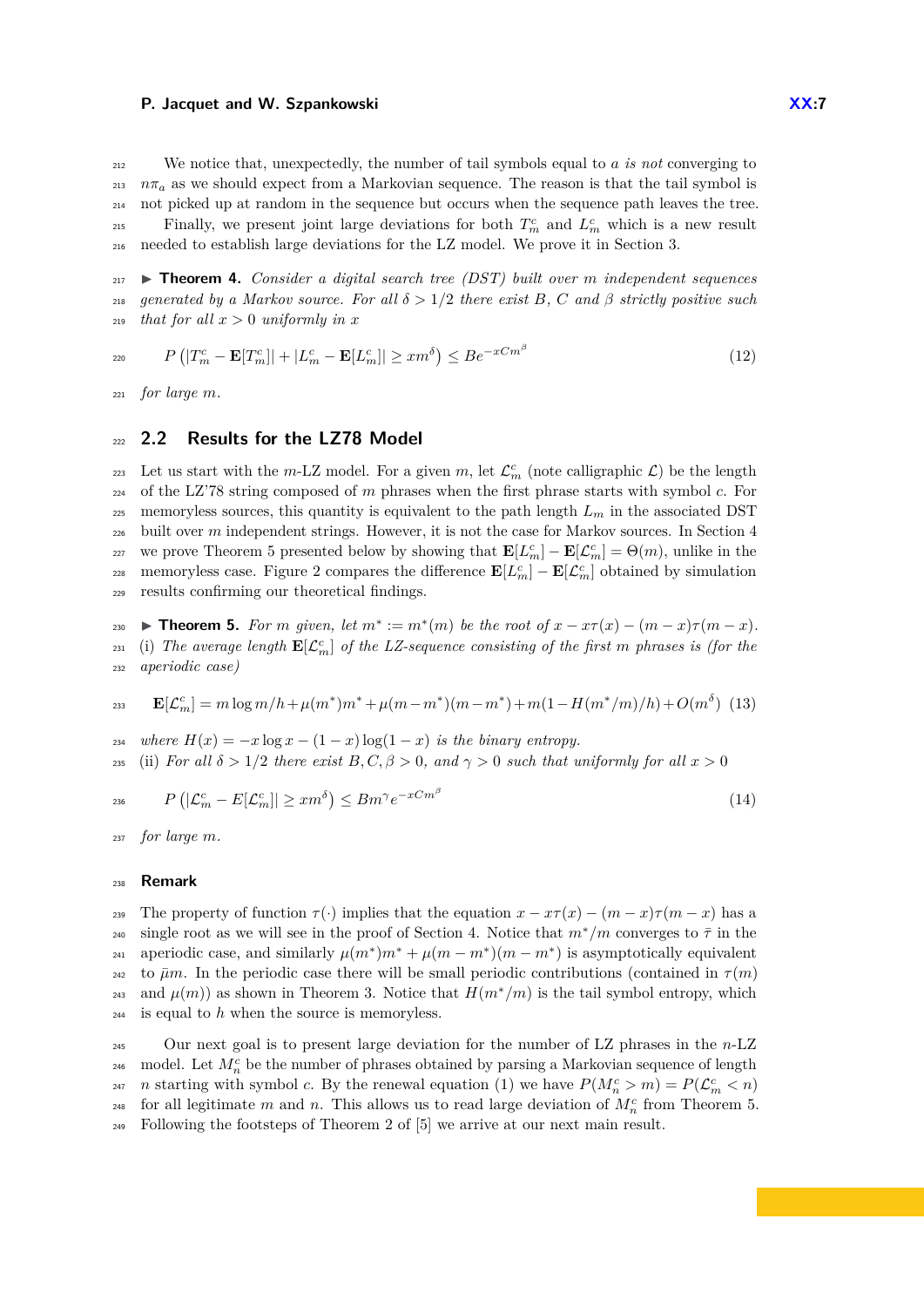

**Figure 2** The difference  $\mathbf{E}[L_m^c] - \mathbf{E}[L_m^c]$  by simulation confirming that it grows linearly with *m*.

**Figure 1. For all**  $\delta > 1/2$  there exist B, C,  $\beta$ , and  $\gamma$  all strictly positive such that

 $P\left(|M_n^c - \ell_c^{-1}(n)| \geq xn^{\delta}\right) \leq Bn^{\gamma}e^{-xCn^{\beta}}$ 

where  $\ell_c^{-1}(.)$  is the inverse function of  $\ell_c(m) = \ell(m)+o(1)$  defined as  $\ell(m) = \frac{m}{h}(\log m + \beta(m))$ *with*

$$
\beta(m) = h\mu(m^*)m^*/m + h\mu(m - m^*)(m - m^*)/m - h + H(m^*/m)
$$

 $250$  where  $\mu(m)$  contains the extra fluctuating function in the periodic case.

<sup>251</sup> Using Theorem [6](#page-6-2) we can find a precise estimate on the LZ'78 redundancy. Indeed, a good approximation for the LZ'78 code length is  $C_n^c = M_n^c(\log M_n^c + 1)$ . The average conditional redundancy is defined as  $r_n^c := \mathbf{E}[C_n^c]/n - h$ , while the total average redundancy  $r_n = \pi_a r_n^a + \pi_b r_n^b$ .

<span id="page-7-1"></span>**Corollary 7.** *The average redundancy rate*  $r_n$  *satisfies for all*  $\frac{1}{2} < \delta < 1$ *:* 

$$
r_n = h \frac{1 - \beta(\ell^{-1}(n))}{\log \ell^{-1}(n) + \beta(\ell^{-1}(n))} + O(n^{\delta - 1} \log n) \sim h \frac{1 - \beta(\ell^{-1}(n))}{\log n},
$$

*and more specifically in the aperiodic case we have*

$$
r_n \sim h \frac{1 - \bar{\mu}}{\log n} + \frac{H(\bar{\tau}) - h}{\log n}
$$

<sup>255</sup> *for large n.*

## <span id="page-7-0"></span><sup>256</sup> **3 Proof of Theorem [4](#page-6-1) for DST**

Now we prove Theorem [4,](#page-6-1) that is, the joint large deviations for  $T_m^c$  and  $L_m^c$  in the *m*-DST model. We use Chernoff's bounds, so we need to introduce some bivariate generating functions. Define  $P_{m,k,\ell}^c = P(T_m^c = k \& L_m^c = \ell), P_m^c(u,v) = \mathbf{E}[u^{T_m^c}v^{L_m^c}] = \sum_{k,\ell} P_{m,k,\ell}^c u^k v^{\ell}$ and  $P_c(z, u, v)$  to be the Poisson generating function  $P_c(z, u, v) = \sum_m P_n^c(u, v) \frac{z^m}{m!} e^{-z}$ . The following partial differential equation for  $P_c(z, u, v)$  is easy to establish from [\(5\)](#page-4-0)

$$
\partial_z P_c(z, u, v) + P_c(z, u, v) = (uP(a|c) + P(b|c))P_a(P(a|c)zv, u, v)P_b(P(b|c)zv, u, v).
$$

<sup>257</sup> Lemma below is equivalent to Theorem 10 of [\[5\]](#page-13-7) so we skip the proof in this conference <sup>258</sup> paper.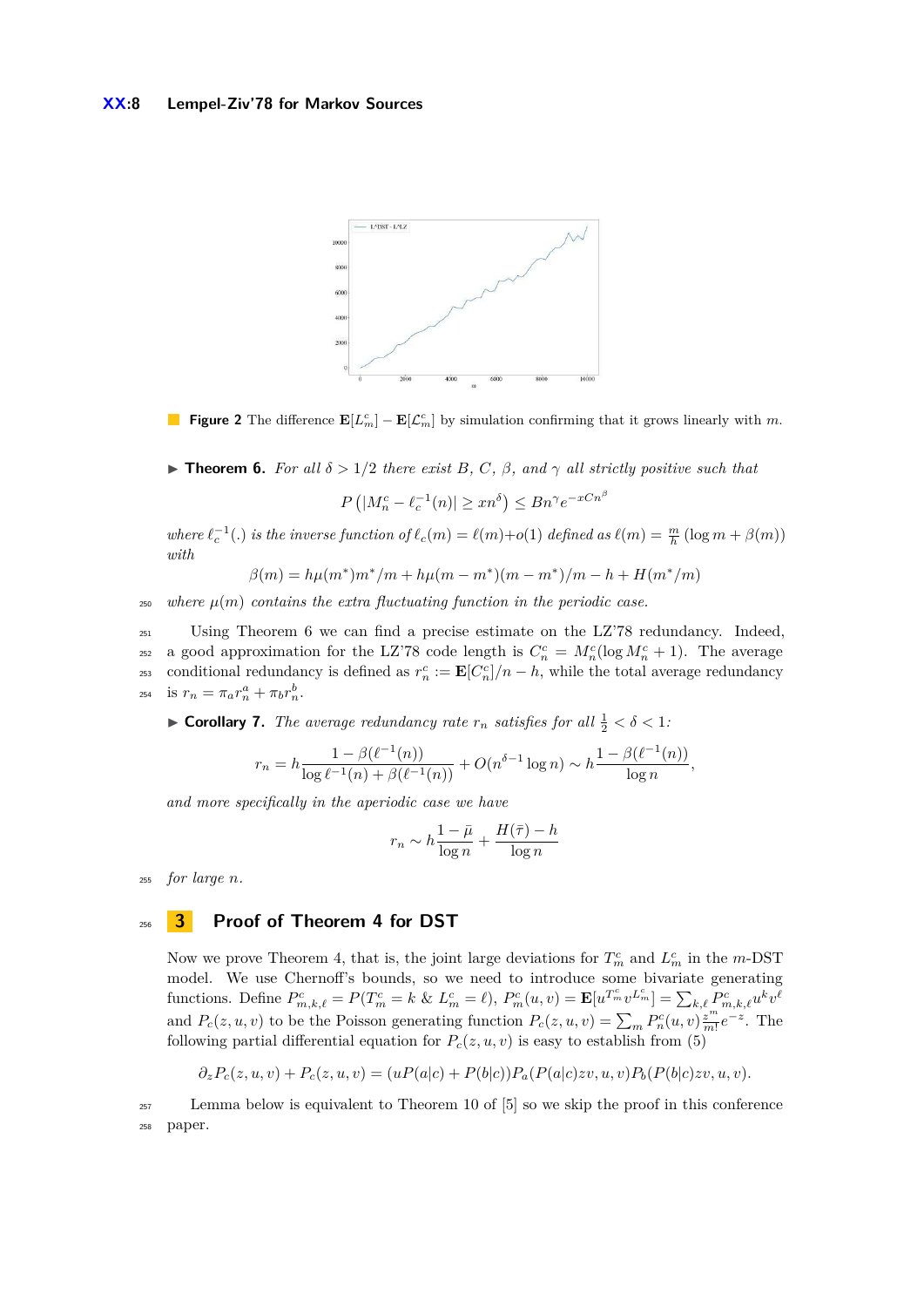**Example 259**  $\triangleright$  **Lemma 8.** For all real number  $\varepsilon' > 0$  and  $\epsilon > 0$ , there exists  $0 < \vartheta < \pi/2$  and a complex  $\begin{split} \mathcal{L}_{\text{260}} \quad \mathit{neighborhood}\ \mathcal{U}(0) \ \textit{of}\ \mathit{0}\ \textit{such that for}\ (t_1, t_2) \in \mathcal{U}(0)^2\ \textit{and}\ |\arg(z)|<\vartheta\ \mathrm{log}(P_c(z, e^{t_1 |z|^{-\varepsilon'}}, e^{t_2 |z|^{-\varepsilon'}})) \end{split}$ *exists and*  $\log(P_c(z, e^{t_1|z|^{-\varepsilon'}}, e^{t_2|z|^{-\varepsilon'}}) = O(z^{1+\varepsilon})$  *uniformly in*  $(t_1, t_2) \in \mathcal{U}(0)^2$ .

<sup>262</sup> To prove Theorem [4](#page-6-1) we need the following property that will be established in the final <sup>263</sup> version of this paper.

**264**  $\blacktriangleright$  **Lemma 9.** *For all*  $\delta > 1/2$  *there exists B such that* 

$$
2^{65} \qquad \left| P_m^c(e^{\tau_1 m^{-\delta}}, e^{\tau_2 m^{-\delta}}) \exp(-m^{-\delta}(\tau_1 \mathbf{E}[T_m^c] + \tau_2 \mathbf{E}[L_m^c])) \right| \leq B\sqrt{m}.\tag{15}
$$

<sup>266</sup> Now we proceed to prove Theorem [4.](#page-6-1) We apply Markov inequality for all  $\theta$  and for all  $x > 0$ 

$$
P(|T_m^c - \mathbf{E}[T_m^c| + |L_m^c - \mathbf{E}[L_m^c]| \ge 2xm^\delta) \le P(|T_m^c - \mathbf{E}[T_m^c]| \ge xm^\delta \vee (|L_m^c - \mathbf{E}[L_m^c]| \ge xm^\delta) \le
$$
  

$$
= \left(P_m^c(e^\theta, 1)e^{-E[T_m^c]\theta} + P_m^c(e^{-\theta}, 1)e^{E[T_m^c]\theta}\right)e^{-x\theta m^\delta}
$$
  

$$
+ \left(P_m^c(1, e^\theta)e^{-E[L_m^c]\theta} + P_m^c(1, e^{-\theta})e^{E[L_m^c]\theta}\right)e^{-x\theta m^\delta}.
$$

To complete the proof we will use [\(15\)](#page-8-1) of Lemma [9.](#page-8-1) If we take  $\tau_1 = \pm C$  and  $\tau_2 = 0$  (and reverse) for some  $C > 0$  such that  $(τ_1, τ_2) \in U(0)^2$ , and  $θ = Cm<sup>-δ'</sup>$  for some  $δ' < δ$ , then we find  $e^{\theta m^{\delta}} = e^{-Cm^{\beta}}$  with  $\beta = \delta - \delta' > 0$ , and

<span id="page-8-1"></span>
$$
P(|T_m^c - \mathbf{E}[T_m^c]| + |L_m^c - \mathbf{E}[L_m^c]| \geq 2xm^{\delta}) \leq 4\sqrt{m}Be^{-xCm^{\beta}}
$$

 $267$  which prove [\(12\)](#page-6-3) of Theorem [4.](#page-6-1) We can readjust by taking  $0 < \beta' < \beta$  and the value of *B* to <sup>267</sup> which prove (12) or 268

# <span id="page-8-0"></span><sup>269</sup> **4 Proof of Theorem [5](#page-6-0) for LZ**

 We now consider the LZ'78 algorithm over a single infinite sequence generated by a Markov source, that is, the *n*-LZ model and connect it to the *n*-DST model in which the path length is equal to *n* (over a variable number of independently inserted strings). In the *m*-LZ model there are exactly *m* LZ phrases, each being a block carved in the Markovian sequence. The blocks are *not* i.i.d Markovian sequences.

275 Let  $\mathcal{P}_{m,n}^c$  be the probability that the length of the first *m* LZ phrases is exactly *n* (when  $_{276}$  the first symbol is *c*), leading to the *n*-LZ model. Notice that not every pair  $(n, m)$  is feasible <sup>277</sup> in the LZ model since by adding another phrase the path length may "jump" by more than <sup>278</sup> one. We are interested in finding an asymptotic estimate of  $\mathcal{P}^c_{m,n}$ . We start by introducing yet another model. Let **s** be a sequence of *m* symbols, namely  $\mathbf{s} = (c_1, \ldots, c_m) \in \mathcal{A}^m$ . For <sup>280</sup>  $c \in \mathcal{A}$  we now compute the probability  $\mathcal{P}^c_{s,n}$  that an infinite Markovian sequence starting <sup>281</sup> with symbol *c* when parsed by LZ algorithm satisfies the following two properties: (i) the first *m* blocks have tail symbols  $c_i \in \mathbf{s}$  for  $i \leq m$  so that  $c_i$  is the first symbol of block  $i + 1$ ; <sup>283</sup> (ii) the length of the first *m* LZ phrases is equal to *n*. If a string satisfies these two conditions, <sup>284</sup> then we say it is  $(\mathbf{s}, n)$  compatible and that it belongs to the  $(\mathbf{s}, n)$ -LZ model.

Given a string **s** of tail symbols we denote by  $\mathbf{t}_c^a(\mathbf{s})$  (resp.  $\mathbf{t}_c^b(\mathbf{s})$ ) the subsequence of **s**  consisting of tail symbols of the LZ blocks starting with symbol *a* (resp. starting by symbol *b*). Now, it is easy to see that given the initial symbol *c* we can deduce the sequence of tails symbols and initial symbols of all phrases just by looking at the sequence **s**, where the initial symbol of the next phrase is the tail symbol of the previous phrase. For example, if  $s = (a, b, a, b, b)$  and  $c = a$  we have the following tail symbol and initial symbol sequence displayed in the following table: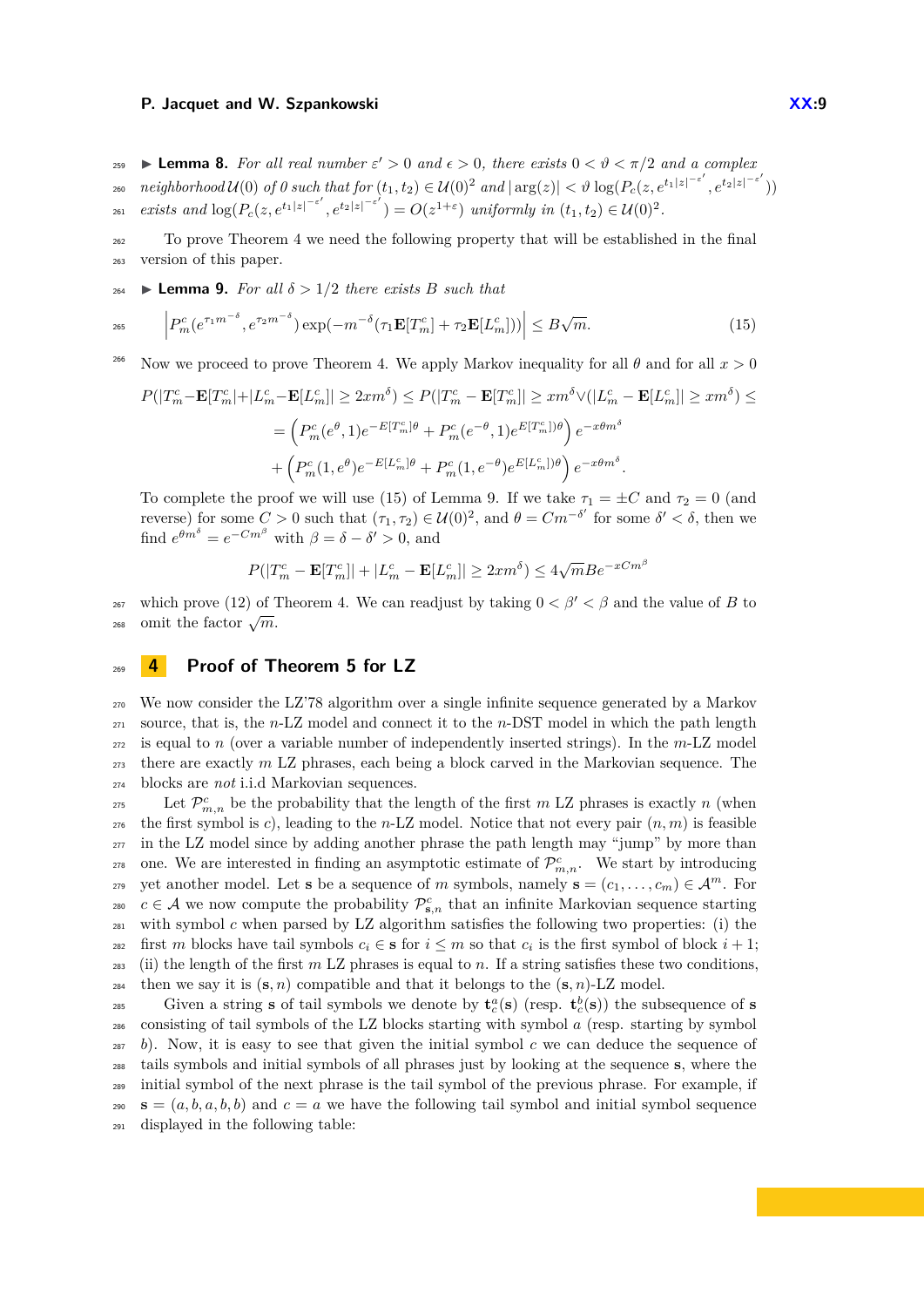| block $#$ | initial symbol   | tail symbol |
|-----------|------------------|-------------|
|           | $\boldsymbol{a}$ | a           |
|           | $\alpha$         |             |
|           |                  | $\it a$     |
|           | $\alpha$         |             |
|           |                  |             |

292

By taking the blocks (phrases) starting with  $c = a$  we find  $\mathbf{t}_a^a(\mathbf{s}) = (a, b, b)$  and the blocks starting with *b* yield  $\mathbf{t}_a^b(\mathbf{s}) = (a, b)$ .

<sup>295</sup> Now we consider a sequence **t** of *m* symbols and introduce a new *n*-DST model which we call  $(\mathbf{t}, n)$ -DST model. We define by  $P_{\mathbf{t},n}^c$  the probability that *m* i.i.d. (independent) <sup>297</sup> Markovian sequences all starting with *c* satisfy the following two conditions (notice that <sup>298</sup> we use roman P for this probability and calligraphic  $P$  for LZ model): (i) the tail symbol 299 sequence follows the sequence  $t$ ; (ii) the external path length of the DST is exactly  $n$ . We <sup>300</sup> will say that such *m* strings are (**t***, n*)-fit if they satisfy the above conditions and call it <sup>301</sup> (**t***, n*)-DST model. We also define

<span id="page-9-1"></span>
$$
P_{m,k,n}^c = \sum_{\mathbf{t}: \ |\mathbf{t}| = m, |\mathbf{t}|_a = k} P_{\mathbf{t},n}^c \tag{16}
$$

303 with  $|\mathbf{t}|$  being the length of sequence **t** and  $|\mathbf{t}|_a$  being the number of symbols equal to *a* in it. We finally establish the following fundamental lemma that connects the above two parameters which also connects the LZ parsing over a single Markovian sequence and the DST made of independent Markovian sequences, that is, (**s***, n*)-LZ model and (**t***, n*)-DST model where **t** is a function of **s**.

<span id="page-9-0"></span> $\bullet$  **Lemma 10.** *For any* **s** ∈  $\mathcal{A}^m$  *we have* 

$$
\mathcal{P}_{\mathbf{s},n}^c = \sum_{n_a} P_{\mathbf{t}_c^a(\mathbf{s}),n_a}^a P_{\mathbf{t}_c^b(\mathbf{s}),n-n_a}^b \tag{17}
$$

<sup>310</sup> *where n<sup>c</sup> (equal either to n<sup>a</sup> or nb) is the path length in nc-DST model with all strings ssi starting with c, and*  $\mathbf{t}_c^a(\mathbf{s})$ ,  $\mathbf{t}_c^b(\mathbf{s})$  are substrings of **s** as defined above.

<sup>312</sup> **Proof.** In this conference paper, we give a proof using an example to ease the present- $\alpha_{313}$  ation. Let us consider  $X = aabbabab \cdots$  which results in the following LZ blocks:  $314$   $((a)(ab)(b)(aba)(ba)(b...))$ . Or equivalently  $X = \text{aabbabab} \cdots$  where the initial block <sup>315</sup> (phrase) symbols are displayed in bold. We notice that the first five blocks (excluding  $\frac{1}{316}$  the initial empty block) accounts for a string of length 9. Thus the sequence *X* is (**s**, 9) 317 compatible with  $\mathbf{s} = (a, b, a, b, b)$ . Given that X starts with symbol a we have  $P(X) =$ 318  $P(\mathbf{a}|a)P(a\mathbf{a}|a)P(ab\mathbf{b}|a)P(b\mathbf{a}|b)P(ab\mathbf{a}b|a)P(b\mathbf{a}b|b)$ . Notice that we display in bold the tail <sup>319</sup> symbol of each block (which is the initial symbol of the next block). We must incorporate *P*(*X*) into *P a* **s***,*9 <sup>320</sup> . In fact *X* should be viewed as the set of (infinite) strings having *aabbababab*  $321$  as the common prefix. We can rewrite  $P(X)$  by regrouping the terms with respect to the  $\sup$   $\{322 \text{ initial symbol of each block as: } P(X) = [P(aa|a)P(abb|a)P(abab|a)] \times [P(bab|b)P(bab|b)]\}$ . <sup>323</sup> Observe that the sequence of strings (*aa, abb, abab*) are the prefixes of a set of tuples of independent infinite strings that are all  $(\mathbf{s}^a, 6)$  compatible with  $\mathbf{s}^a = \mathbf{t}_a^a(\mathbf{s}) = (a, b, b)$  under <sup>325</sup> the condition that the strings start with symbol *a* (the path length in the DST excludes the <sup>326</sup> tail symbols, thus we must remove one from the length of each prefix). The probability of such event is exactly  $P(aa|a)P(abb|a)P(abab|a)$  and must be incorporated in  $P_{\mathbf{s}^a, \mathbf{\hat{a}}}^a$ . Furthermore, <sup>328</sup> these sequences are used to build one (left) part of the DST tree with independent Markov strings all starting with *a*. The same holds for the sequence of strings  $(ba, bab)$  which is  $(\mathbf{s}^b, 3)$ compatible with  $\mathbf{s}^b = \mathbf{t}_a^b(\mathbf{s}) = (a, b)$  and used to build the other part (right) of the DST tree.  $_{331}$  This leads to  $(17)$ .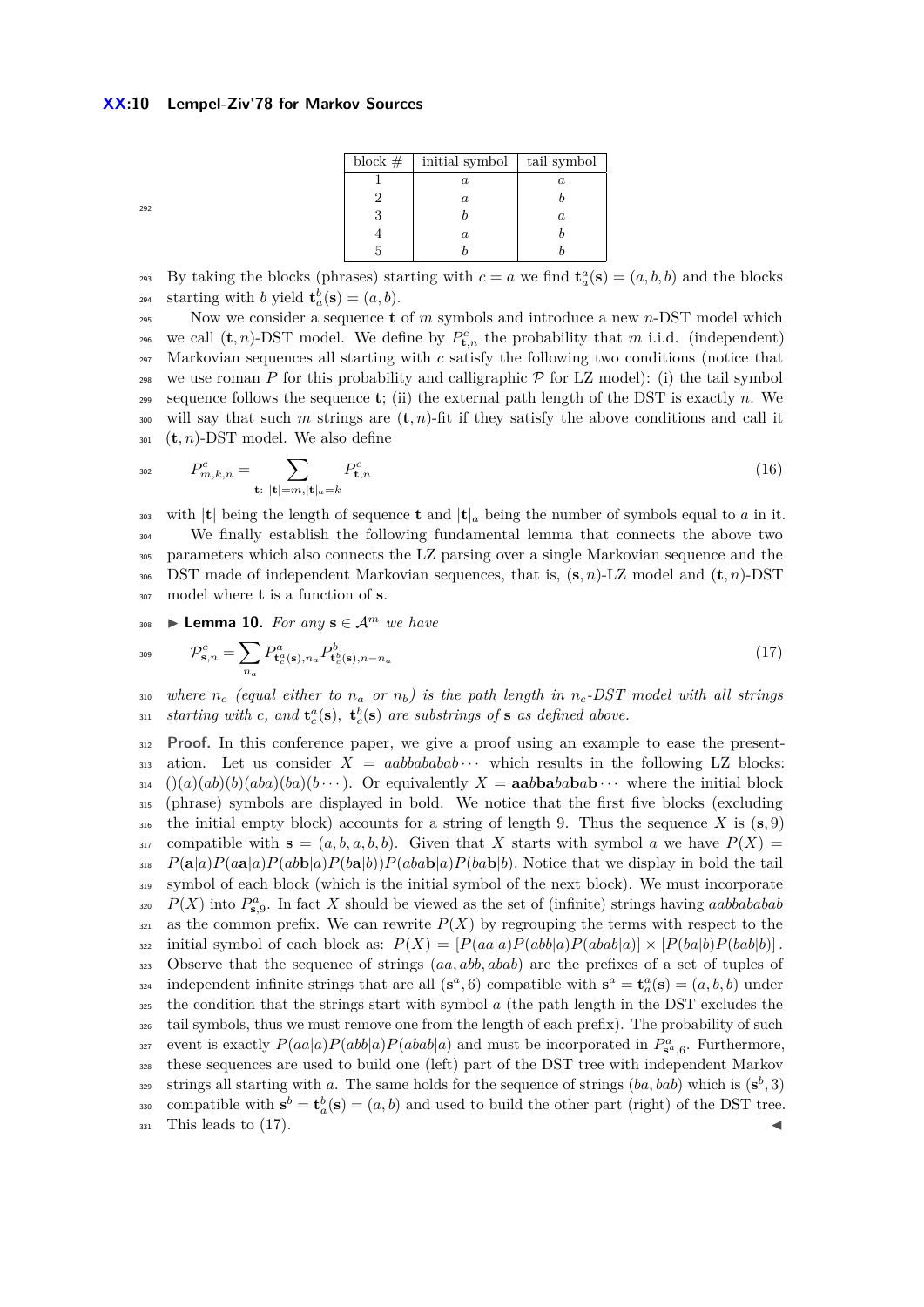<span id="page-10-0"></span><sup>332</sup> The next crucial lemma connects *n*-LZ and *n*-DST models.

#### <sup>333</sup> I **Lemma 11.** *The following holds*

<span id="page-10-1"></span>
$$
\mathcal{P}_{m,n}^{c} \leq \sum_{n_a} \sum_{k} \sum_{m_a} \left( P_{m_a,k,n_a}^{a} P_{m-m_a,m_a-k,n-n_a}^{b} \right) \tag{18}
$$
\n
$$
+ P_{m_a,k,n_a}^{a} P_{m-m_a,m_a-k-1,n-n_a}^{b} + P_{m_a,k,n_a}^{a} P_{m-m_a,m_a-k+1,n-n_a}^{b} \right)
$$

 $\alpha$ <sup>336</sup> where  $n_a$  *is the total path length of the first*  $m_a$  *phrases starting with an* "*a*".

**Proof.** We naturally have  $\mathcal{P}_{m,n}^c = \sum_{|\mathbf{s}|=m} \mathcal{P}_{\mathbf{s},n}^c$  where  $|\mathbf{s}|$  is the length of the sequence **s**. Similarly we have  $P_{m,k,n}^c = \sum_{\mathbf{t},|\mathbf{t}|=m,|\mathbf{t}|_a=k} P_{\mathbf{t},n}^c$  with  $|\mathbf{t}|_a$  is the number of symbols identical <sup>339</sup> to *a* in **t**. The rest follows from Lemma [10](#page-9-0) but we need to take into account some boundary <sup>340</sup> effects.

Let's look at it in more details. By [\(17\)](#page-9-0) and above we find

$$
\mathcal{P}_{m,n}^c = \sum_{|\mathbf{s}|=m} \sum_{n_a} P^a_{\mathbf{t}_c^a(\mathbf{s}),n_a} P^b_{\mathbf{t}_c^b(\mathbf{s}),n-n_a}.
$$

We now partition  $\mathcal{A}^m$  into four sets  $\mathcal{S}_0^c(m)$ ,  $\mathcal{S}_1^c(m)$ ,  $\mathcal{S}_2^c(m)$  and  $\mathcal{S}_3^c(m)$ :

**s**  $s \in S_0^c(m)$ : if neither of the initial symbol *c* or the final symbol of **s**, namely  $c_m$  is identical

to *a*. Thus the total number of tail symbols equal to *a*, namely  $|\mathbf{s}|_a$  is equal to  $|\mathbf{t}_c^a(\mathbf{s})|$ ; **s**  $s \in S_1^c(m)$ : if both the final symbol and *c* are equal to *a* so that the total number of tail  $_{345}$  (and initial) symbols equal to *a* is  $|\mathbf{t}_c^a(\mathbf{s})|$ .

**s**  $s \in S_2^c(m)$ : if  $c = a$  but  $c_m \neq a$  so that the number of tail symbols equal to  $a$  is  $|\mathbf{t}_c^a(\mathbf{s})| - 1$ . **s**  $s \in S_3^c(m)$ : if  $c \neq a$  but the final symbol  $c_m = a$ . Thus the number of tail symbols equal 348 to *a* is  $|\mathbf{t}_c^a(\mathbf{s})| + 1$ .

Regrouping we have

$$
\mathcal{P}_{m,n}^c = \sum_{\mathbf{s} \in \mathcal{S}_0^c(m) \cup \mathcal{S}_1^c(m)} \mathcal{P}_{\mathbf{s},n}^c + \sum_{\mathbf{s} \in \mathcal{S}_2(m)} \mathcal{P}_{\mathbf{s},n}^c + \sum_{\mathbf{s} \in \mathcal{S}_3(m)} \mathcal{P}_{\mathbf{s},n}^c.
$$

Now we have to deal with the right hand side of [\(18\)](#page-10-1), that is, with the DST model. Let  $\tau_1(m)$  be the set of pairs of *arbitrary* sequences denoted as  $(\mathbf{t}^a, \mathbf{t}^b)$  such that  $|\mathbf{t}^a| + |\mathbf{t}^b| = m$ <sup>351</sup> and  $|\mathbf{t}^a|_a + |\mathbf{t}^b|_a = |\mathbf{t}^a|$ . We notice that for  $\mathbf{s} \in \mathcal{S}_1^c(m) \cup \mathcal{S}_2^c(m)$ :  $(\mathbf{t}_c^a(\mathbf{s}), \mathbf{t}_c^b(\mathbf{s})) \in \mathcal{T}_1(m)$ , hence

$$
\sum_{\mathbf{s}\in\mathcal{S}_0^c(m)\cup\mathcal{S}_1^c(m)}\mathcal{P}_{\mathbf{s},n}^c\quad=\quad\sum_{n_a}\sum_{\mathbf{s}\in\mathcal{S}_0^c\cup\mathcal{S}_1^c(m)}P_{\mathbf{t}^a(\mathbf{s}),n_a}^aP_{\mathbf{t}^b(\mathbf{s}),n-n_a}^b\leq\sum_{n_a}\sum_{(\mathbf{t}_a,\mathbf{t}_b)\in\mathcal{T}_1(m)}P_{\mathbf{t}^a,n_a}^aP_{\mathbf{t}^b,n-n_a}^b.
$$

353 Notice that we have an upper bound, since for some pair  $(\mathbf{t}^a, \mathbf{t}^b)$  in  $\mathcal{T}_1^c(m)$  there may not <sup>354</sup> exist  $\mathbf{s} \in \mathcal{S}_1^c(m) \cup \mathcal{S}_2^c(m)$  such that  $\mathbf{t}^a = \mathbf{t}^a(\mathbf{s})$  and  $\mathbf{t}^b = \mathbf{t}^b(\mathbf{s})$ . For example, let  $c = a$  and for <sup>355</sup>  $m = 4$  we set  $\mathbf{t}^a = (a, b)$  and  $\mathbf{t}^b = (b, a)$ , so that  $|\mathbf{t}^a|_a + |\mathbf{t}^b|_a = |\mathbf{t}^a|$  but it is impossible to  $\text{find } \mathbf{s} \text{ such that } (\mathbf{t}_a^a(\mathbf{s}), \mathbf{t}^b(\mathbf{s})) = (\mathbf{t}^a, \mathbf{t}^b).$ 

Thanks to [\(16\)](#page-9-1) we have  $\sum_{\mathbf{t}: |\mathbf{t}| = m, |\mathbf{t}|_a = k} P_{\mathbf{t},n}^c = P_{m,k,n}^c$  leading to

$$
\sum_{({\bf t}_a,{\bf t}_b)\in \mathcal{T}_1(m)}\sum_{n_a}P_{{\bf t}^a,n_a}^a P_{{\bf t}^b,n-n_a}^b=\sum_{m_a,k}P_{m_a,k,n_a}^a P_{m-m_a,m_a-k,n-n_a}^b.
$$

This proves the first term in the right hand side of [\(18\)](#page-10-1). To prove the other two terms we introduce  $\mathcal{T}_2(m)$  as the set of pairs of sequence  $(\mathbf{t}^a, \mathbf{t}^b)$  such that  $|\mathbf{t}^a| + |\mathbf{t}^b| = m$  and  $|\mathbf{t}^a|_a + |\mathbf{t}^b|_a = |\mathbf{t}^a| - 1$ . In this case

$$
\sum_{\mathbf s\in \mathcal S_2(m)} \mathcal P^c_{\mathbf s,n} \leq \sum_{n_a} \sum_{(\mathbf t^a, \mathbf t^b)\in \mathcal T_2(m)} P^a_{\mathbf t^a,n_a} P^b_{\mathbf t^b,n-n_a},
$$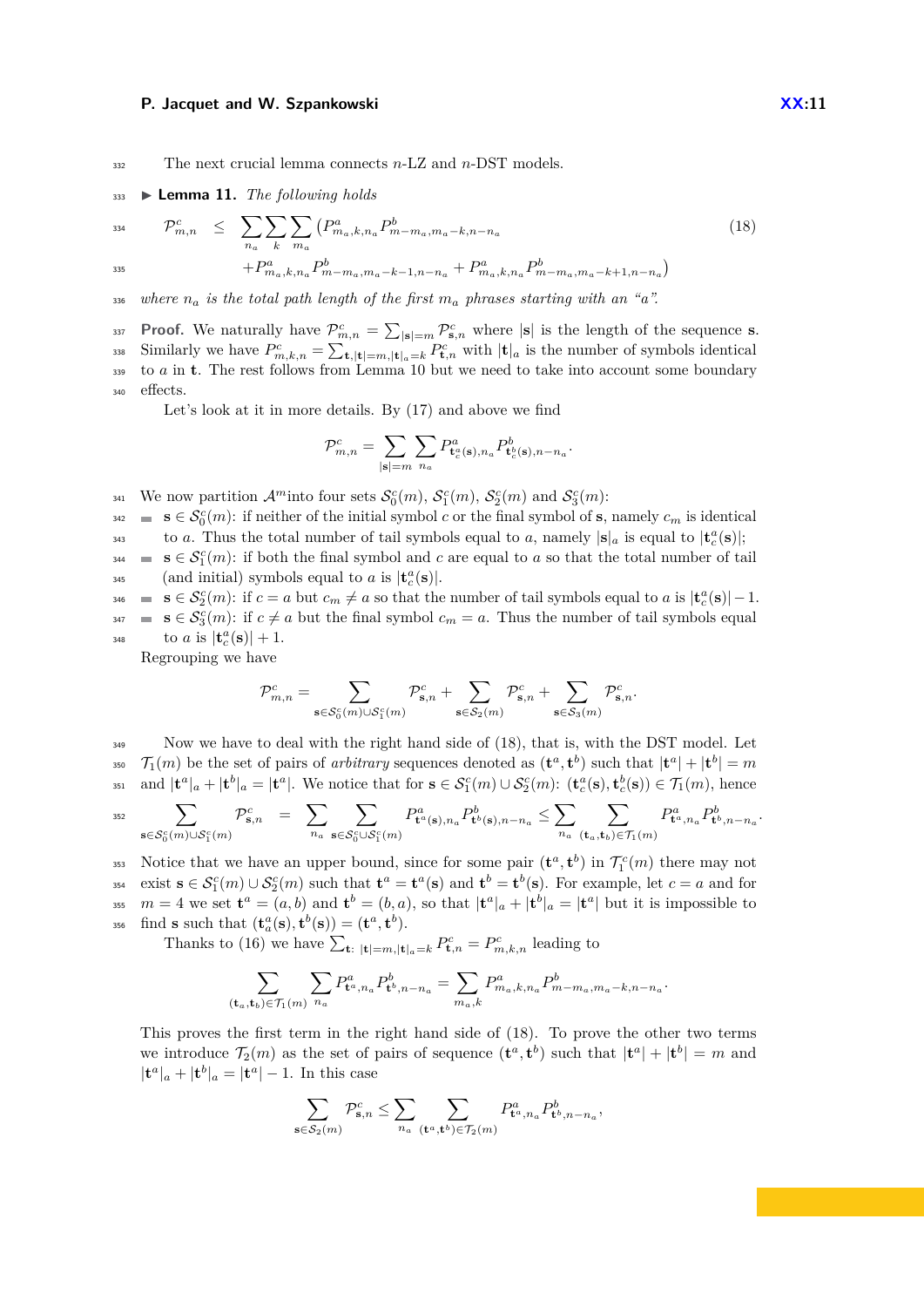## **XX:12 Lempel-Ziv'78 for Markov Sources**

 $357$  and the second term of [\(18\)](#page-10-1) is proved. And finally with  $\mathcal{T}_3(m)$  as the set of pairs of sequence <sup>358</sup>  $(\mathbf{t}^a, \mathbf{t}^b)$  such that  $|\mathbf{t}^a| + |\mathbf{t}^b| = m$  and  $|\mathbf{t}^a|_a + |\mathbf{t}^b|_a = |\mathbf{t}^a| + 1$ , we establish the third term of  $359 \quad (18).$  $359 \quad (18).$  $359 \quad (18).$ 

To finish the proof of Theorem [5](#page-6-0) we now use previous lemmas to upper bound  $\mathcal{P}_{m,n}$ . Let  $\mathcal{P}_{m,n}^c \leq K_{m,n}^c(0) + K_{m,n}^c(1) + K_{m,n}^c(-1)$  with

$$
K_{m,n}^{c}(i) = \sum_{m_a} \sum_{n_a} \sum_{k} P_{m_a,k,n_a}^{a} P_{m-m_a,m_a-k-i,n-n_a}^{b}.
$$

To simplify our presentation we only study  $K_{m,n}^c(0)$ . First, we rewrite the bound in Theorem [4](#page-6-1) for the DST model as follows: for  $\delta > 1/2$  there exist *B* and *C* strictly positive such that

$$
P_{m,k,n}^c \leq B \exp \left[ -Cm^{-\delta} |k - \mathbf{E}[T_m^c]| - Cm^{-\delta} |n - \mathbf{E}[L_m^c]| \right].
$$

<sup>360</sup> Thus

$$
\begin{aligned} \mathbf{M}_{m,n}^c(0) &\leq \textstyle \sum_{m_a + m_b = m} \sum_{k \leq m_a} \sum_{n_a + n_b = n} B^2 \exp\left[-C m_a^{-\delta} |k - \mathbf{E}[T_{m_a}^c] - C m_a^{-\delta} |n_a - \mathbf{E}[L_{m_a}^a| \right] \\ &\qquad \qquad C m_b^{-\delta} |m_a - k - \mathbf{E}[T_{m_b}^b] - C m_b^{-\delta} |n_b - \mathbf{E}[L_{m_b}^b] \end{aligned} \label{eq:Kn}
$$

From here we use  $m_a, m_b \leq m$  to find

$$
Cm_a^{-\delta}|k - \mathbf{E}[T_{m_a}^c] + Cm_a^{-\delta}|n_a - \mathbf{E}[L_{m_a}^a| + Cm_b^{-\delta}|m_a - k - \mathbf{E}[T_{m_b}^b] + Cm_b^{-\delta}|n_b - \mathbf{E}[L_{m_b}^b| \geq
$$
  
\n
$$
Cm^{-\delta}|k - \mathbf{E}[T_{m_a}^c] + Cm^{-\delta}|n_a - \mathbf{E}[L_{m_a}^a| + Cm^{-\delta}|m_a - k - \mathbf{E}[T_{m_b}^b] + Cm^{-\delta}|n_b - \mathbf{E}[L_{m_b}^b|
$$
  
\n
$$
\geq Cm^{-\delta}|m_a - \mathbf{E}[T_{m_a}^a] - \mathbf{E}[T_{m_b}^b]| + Cm^{-\delta}|n - \mathbf{E}[L_{m_a}^a] - \mathbf{E}[L_{m_b}^b]|.
$$

**E**  $[T_m^c]$  by  $τ_c(m)m$  and  $\mathbf{E}[L_m^c]$  by  $m \log m/h + m + m\mu_c(m)$  we arrive at

$$
K_{m,n}^{c}(0) \leq B^{2} m \sum_{m_{a}+m_{b}=m} \exp \left(-Cm^{-\delta}|m_{a}-m_{a}\tau_{a}(m_{a})-m_{b}\tau_{b}(m_{b})|\right)
$$
  

$$
\times \exp \left(-Cm^{-\delta}|n-m\log m/h+m(H(m_{a}/m)/h-1)-m_{a}\mu_{a}(m_{a})-m_{b}\mu_{b}(m_{a})|\right).
$$

366 Without changing the order of magnitude we further can replace  $\tau_c(m)$  by  $\tau(m)$  and  $\mu_c(m)$  $_{367}$  by  $\mu(m)$ .

We now focus only on the aperiodic case and set  $\tau(m) = \overline{\tau}m$  and  $\mu(m) = \overline{\mu}m$ . (We know that even in this case for small values of *m*, the  $\mu(m)$  and  $\tau(m)$  are not exactly linear in *m*, but we handle it later.) Thus our term  $K_{m,n}^c(0)$  is bounded by

$$
K_{m,n}^{c}(0) \leq B^{2} m \sum_{m_{a} \leq m} \exp[-Cm^{-\delta}|m_{a}-\bar{\tau}m|] \exp[-Cm^{-\delta}|n-m\log m/h - \bar{\mu}m + m(H(m_{a}/m)/h - 1)]].
$$

If we take any  $\delta' > \delta$  we find

$$
K_{m,n}^{c}(0) \leq B^{2}m \sum_{m_{a} \leq m} \exp[-Cm^{-\delta}|m_{a}-\overline{\tau}m|]
$$

$$
\times \exp[-Cm^{-\delta'}|n-m\log m/h - \bar{\mu}m + m(H(m_a/m)/h - 1)]].
$$

We observe that  $\exp[-Cm^{-\delta}|m_a - \bar{\tau}m|]$  attains its maximum at  $m_a = m^* = \bar{\tau}m$ . Thus

$$
K_{m,n}^{c}(0) \leq B^{2} \sum_{m_{a} \leq m^{*}} e^{Cm^{-\delta}(m-m^{*})} \times \exp[-Cm^{-\delta'}|n-m \log m/h - \bar{\mu}m + m(H(m_{a}/m)/h-1)]]]
$$

$$
\overline{a}
$$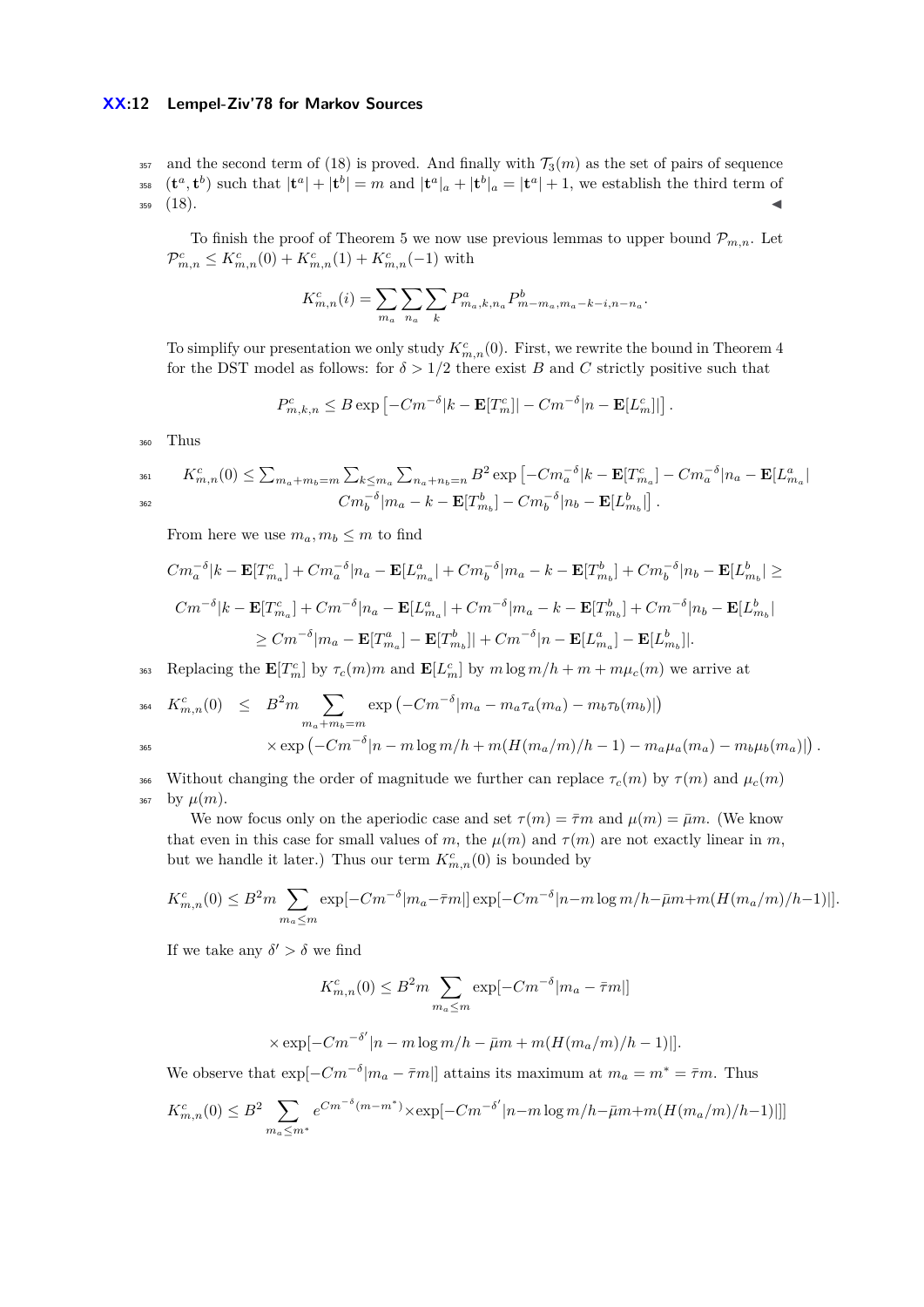$$
+B^2\sum_{m_a\ge m^*}e^{Cm^{-\delta}(m^*-m)}\times \exp[-Cm^{-\delta'}|n-m\log m/h-\bar{\mu}m+m(H(m_a/m)/h-1)|]].
$$

Notice that the terms  $e^{Cm^{-\delta}(m-m^*)}$  and  $e^{Cm^{-\delta}(m^*-m)}$  form a geometrically decreasing series with rate  $e^{-Cm^{-\delta}}$ . Since  $|mH((m_a+1)/m) - mH(m_a/m)| \leq \log m$ , the term

$$
\exp[-Cm^{-\delta'}|n - m\log n/h - \bar{\mu}m + m(H(m_a/m)/h - 1)]]]
$$

is at most geometrically increasing with a rate  $e^{m^{-\delta'} \log m/h}$  which is smaller than  $e^{Cm^{-\delta}}$ . Therefore, the whole series has its maximum at  $m_a = m^*$  and

$$
K_{m,n}^{c}(0) \le 2B^2 \sum_{k=0}^{\infty} e^{-Ck(m^{-\delta} - \log m/hm^{-\delta'})}
$$
  
\n
$$
\times \exp[-Cm^{-\delta'}|n - m \log n/h - \bar{\mu}m + m(H(m^*/m)/h - 1)]]]
$$
  
\n
$$
= \frac{2B^2}{1 - e^{-(m^{-\delta} - \log m/hm^{-\delta'})C}}
$$
  
\n
$$
\times \exp[-Cm^{-\delta'}|n - m \log m/h - \bar{\mu}m + m(H(m^*/m)/h - 1)]]]
$$
  
\n
$$
= O(2B^2m^{\delta}) \exp[-Cm^{-\delta'}|n - m \log m/h - \bar{\mu}m + m(H(\bar{\tau})/h - 1)]]].
$$

Including all contributions, the final estimate for some  $B' > 0$  is

$$
\mathcal{P}_{m,n}^c \le B'm^{1+\delta} \exp[-Cm^{-\delta}|n-m\log m - \bar{\mu}m + m(H(\bar{\tau})/h - 1)]].
$$

368 This gives the large deviation estimate and  $\mathbf{E}[\mathcal{L}_{m,n}^c] = m \log m/h + \bar{\mu}m - m(H(\bar{\tau})/h - 1) +$ <sup>369</sup>  $O(m^{\delta})$  by Fact [1.](#page-3-0) We recognize in  $H(\bar{\tau})$  the entropy of the tail symbol.

In fact the quantities  $\tau(m)$  and  $\mu(m)$  are not exactly  $\bar{\tau}m$  and  $m\bar{\mu}$ . To handle it we observe that due to their slowly varying properties, the function  $\exp(-Cm^{-\delta})m_a - \tau(m_a)m_a - \tau(m-a)$  $(m_b)(m - m_a)$  attains the maximum for  $m^*$  such that

$$
m^* = -\tau_a(m^*)m^* - \tau_b(m^*)(m - m^*).
$$

 $\text{Indeed the function } m_a - \mathbf{E}[T^a_{m_a}] - \mathbf{E}[T^b_{m_b}]$  is a strictly increasing thus this value is unique.  $\text{Fil} \text{Ff}(L_m^c) = m \log m/h + m^* \mu(m^*) + (m - m^*) \mu(m - m^*) - m(H(m^*/m)/h - 1),$ and therefore  $\mathbf{E}[L_m^c] + mH(m^*/m) + o(m)$ . The latter is equal to  $\mathbf{E}[L_m^c] + mH(\bar{\tau}) + o(m)$  $373$  in the aperiodic case. To complete the proof of Theorem [5](#page-6-0) we just use Fact [1](#page-3-0) applied to  $\mathcal{L}_m$ .

## <sup>374</sup> **5 Conclusions**

 In this paper we analyze the Lempel-Ziv'78 algorithm for binary Markov sources, a problem left open since the algorithm inception. To handle the strong dependency between Markov phrases, we introduce and precisely analyze the so called tail symbol which is the first symbol of the next phrase in the LZ'78 parsing. We focus here on the large deviations for the number 379 of phrases in the LZ78 and also give a precise asymptotic expression for the redundancy which is the excess of LZ78 code over the entropy of the source. In future work we plan to extend our analysis to non-binary Markov sources and present some bounds on the central limit theorem. Furthermore, we shall study LZ78 for Markov sources of higher order, however, this will require a new approach to the tail symbols which may span over consecutive phrases.

## <sup>384</sup> **Acknowledgment**

<sup>385</sup> We thank Guillaume Duboc for simulation of LZ78 scheme resulting in Figure 2.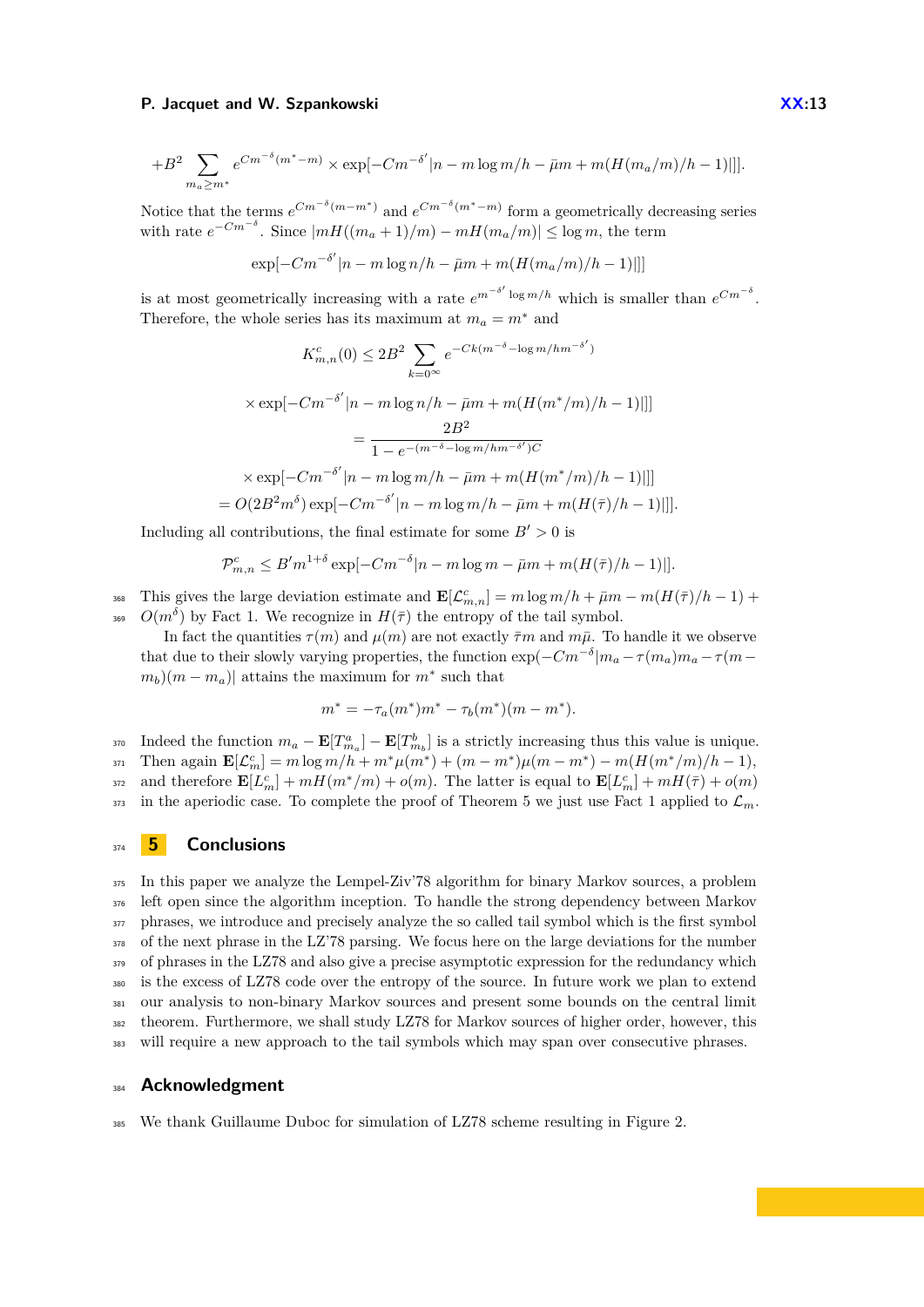# **References**

- <span id="page-13-9"></span> **1** D. Aldous, and P. Shields, A Diffusion Limit for a Class of Random-Growing Binary Trees, *Probab. Th. Rel. Fields*, 79, 509–542, 1988.
- <span id="page-13-10"></span> **2** J. Fayolle, M. D. Ward, Analysis of the average depth in a suffix tree under a Markov model, ,n *International Conference on Analysis of Algorithms DMTCS*, 95, 95-104, 2005.
- <span id="page-13-4"></span> **3** P. Jacquet and W. Szpankowski, Asymptotic behavior of the Lempel-Ziv parsing scheme and digital search trees, *Theoretical Computer Science*, 144, 161–197, 1995.
- <span id="page-13-15"></span> **4** P. Jacquet, W. Szpankowski, Analytical depoissonization and its applications. *Theoretical Computer Science*, 201(1), 1-62, 1998.
- <span id="page-13-7"></span> **5** P. Jacquet and W. Szpankowski, On the Limiting Distribution of Lempel Ziv'78 Re- dundancy for Memoryless Sources, *IEEE Trans. Information Theory*, 60, 6917-6930, 2014.
- <span id="page-13-6"></span> **6** P. Jacquet, W. Szpankowski, and J. Tang, Average Profile of the Lempel-Ziv Parsing Scheme for a Markovian Source, *Algorithmica*, 31, 318-360, 2001.
- <span id="page-13-3"></span> **7** P. Jacquet, W. Szpankowski, *Analytic Pattern Matching: From DNA to Twitter*. Cam-bridge University Press, Cambridge, 2015.
- <span id="page-13-5"></span> **8** D. E. Knuth, *The Art of Computer Programming. Sorting and Searching*, Vol. 3, Second Edition, Addison-Wesley, Reading, MA, 1998.
- <span id="page-13-14"></span> **9** K. Leckey, R. Neininger and W. Szpankowski, Towards More Realistic Probabilistic Models for Data Structures: The External Path Length in Tries under the Markov Model, SODA 2013, 877-886, New Orleans, 2013.
- <span id="page-13-1"></span> **10** G Louchard, W Szpankowski, On the average redundancy rate of the Lempel-Ziv code. *IEEE Transactions on Information Theory*, 43, 2–8, 1997.
- <span id="page-13-11"></span> **11** N. Merhav, Universal Coding with Minimum Probability of Codeword Length Overflow, *IEEE Trans. Information Theory*, 37, 556–563, 1991.
- <span id="page-13-12"></span> **12** N. Merhav, and J. Ziv, On the Amount of Statistical Side Information Required for Lossy Data Compression, *IEEE Trans. Information Theory*,
- **13** N. Merhav and W. Szpankowski, Average Redundancy of the Shannon Code for Markov Sources, *IEEE Trans. Information Theory*, 59, 7186-7193, 2013.
- <span id="page-13-8"></span> **14** R. Neininger and L. Rüschendorf, A General Limit Theorem for Recursive Algorithms and Combinatorial Structures, *The Annals of Applied Probability*, 14, No. 1, 378-418, 2004.
- <span id="page-13-2"></span> **15** S. Savari, Redundancy of the Lempel-Ziv Incremental Parsing Rule, *IEEE Trans. In-formation Theory*, 43, 9–21, 1997.
- <span id="page-13-13"></span>**16** W. Szpankowski, *Average Case Analysis of Algorithms on Sequences*, John Wiley, 2001.
- <span id="page-13-0"></span>**17** J. Ziv and A. Lempel, Compression of individual sequences via variable-rate coding,
- *IEEE Transactions on Information Theory*, 24, 530–536, 1978.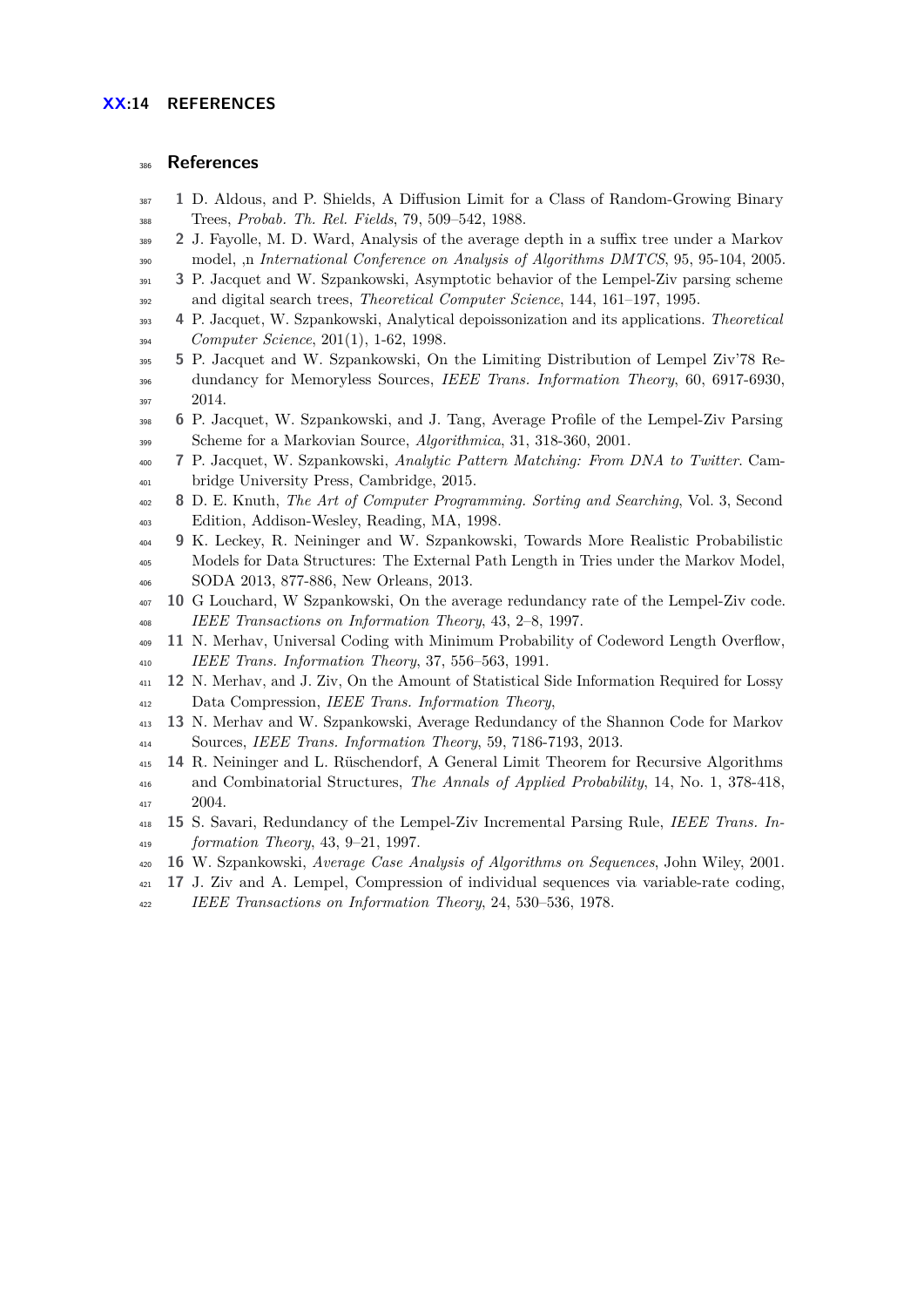#### **REFERENCES XX:15**

# <sup>423</sup> **Appendix: Proofs of Theorem [3\(](#page-5-1)i)-(ii)**

# <sup>424</sup> **A Proof of Theorem [3\(](#page-5-1)i): Mean**

425 We first analyze asymptotically  $\mathbf{X}(z) = (X_a(z), X_b(z))$  that satisfies the system of differential-<sup>426</sup> functional equations [\(6\)](#page-4-2). We solve this system, and then apply Mellin transform and 427 depoissonization to prove Theorem [3\(](#page-5-1)i).

Since for all integer *m*, we have  $T_m^c \leq m$ , we notice that the function  $X_c(z)$  is  $O(z)$  both 429 when  $z \to \infty$  and when  $z \to 0$ . Thus the function  $\mathbf{X}(z)$  has no Mellin transform defined as  $X_c(s) = \int_0^\infty X_c(z) z^{s-1} dz$  (see [\[16\]](#page-13-13) for more on the Mellin transform). To correct this 431 we introduce  $X_c(z) = X_c(z) - G_c(z)$  with  $G_c(z) = (\mathbf{E}[T_1^c]z + \mathbf{E}[T_2^c]z^2/2)e^{-z}$  which is  $O(z^3)$ when  $z \to 0$ , where  $\mathbf{E}[T_1^c]$  and  $\mathbf{E}[T_2^c]$  are defined in [\(7\)](#page-4-1).

The Mellin transform  $X_c^*(s)$  of  $\tilde{X}_c(z)$  on the strip  $\Re(s) \in ]-3,-1[$  exists. The Mellin transform of  $\partial_z \tilde{X}_c(z)$  exists too on the strip  $\Re(s) \in ]-2,0[$ . Thus the two Mellin transforms 435 coexist on the strip  $\Re(s) \in ]-2,-1[$  and satisfies [\[16\]](#page-13-13)

$$
- (s-1)(X_c^*(s-1) + G_c^*(s)) + X_c^*(s) + G_c^*(s) = P(a|c)^{-s}(X_a^*(s) + G_a^*(s)) + P(b|c)^{-s}(X_b^*(s) + G_b^*(s))
$$

<sup>437</sup> where  $G_c^*(s)$  for  $c \in A$  is the Mellin transform of  $G_c(z)$  and has the explicit expression  $\mathbf{E}[T_1^c]\Gamma(1+s) + \mathbf{E}[T_2^c]\Gamma(s+2)/2$ . This expression is here for completeness.

An alternative but convenient way to see this equations is to consider the vector **X**<sup>∗</sup>(s)  $x_0$  made of the quantities  $X_c^*(s)$ ,  $c \in \mathcal{A}$  which is also the Mellin transform of the vector  $\tilde{\mathbf{X}}(z)$ <sup>441</sup> made of the coefficients  $\tilde{X}_c(z)$ . This yields the linear equation

$$
-(s-1)(\mathbf{X}^*(s-1)+\mathbf{G}^*(s-1))+\mathbf{X}^*(s)+\mathbf{G}^*(s)=\mathbf{P}(s)(\mathbf{X}^*(s)+\mathbf{G}^*(s))
$$
(A.1)

where  $\mathbf{G}^*(s)$  is the vector of the  $G_c^*(s)$ . It can be rewritten in

$$
(s-1)(\mathbf{X}^*(s-1)+\mathbf{G}^*(s-1))=(\mathbf{I}-\mathbf{P}(s))(\mathbf{X}^*(s)+\mathbf{G}^*(s)).
$$

This kind of equation has been studied in [\[6\]](#page-13-6) where we introduce a new function  $\mathbf{x}(s)$ 

$$
\mathbf{X}^*(s) + \mathbf{G}^*(s) = \Gamma(s)\mathbf{x}(s).
$$

443 Thus the equation becomes  $\mathbf{x}(s-1) = (\mathbf{I} - \mathbf{P}(s))\mathbf{x}(s)$ , which leads to  $\mathbf{x}(s) = \prod_{i \geq 0} (\mathbf{I} - \mathbf{P}(s-1))$  $(i+44-i)^{-1}$ **K** where **K** is a constant vector. Notice that the matrices very likely don't commute <sup>445</sup> thus the product order is specified from the left to right. Indeed we have

446 
$$
\mathbf{K} = \left(\prod_{j\geq 2} (\mathbf{I} - \mathbf{P}(-j))^{-1}\right)^{-1} \mathbf{x}(-2) = \prod_{j=-\infty}^{j=2} (\mathbf{I} - \mathbf{P}(j))\mathbf{x}(-2).
$$
(A.2)

<sup>447</sup> To handle it we need an explicit formula for **x**(−2). The following lemma from [\[6\]](#page-13-6) is <sup>448</sup> useful in this regard. We provide a proof for completeness.

<span id="page-14-0"></span>**In the Lemma 12.** Let  $\{f_n\}_{n=0}^{\infty}$  be a sequence of real numbers having the Poisson transform

$$
F(z) = \sum_{n=0}^{\infty} \tilde{f}_n \frac{z^n}{n!} e^{-z} := \sum_{n=0}^{\infty} f_n \frac{z^n}{n!},
$$
\n(A.3)

*which is an entire function. Furthermore, let its Mellin transform F*(*s*) *have the following factorization*

$$
F(s) = \mathcal{M}[F(z); s] = \Gamma(s)\gamma(s).
$$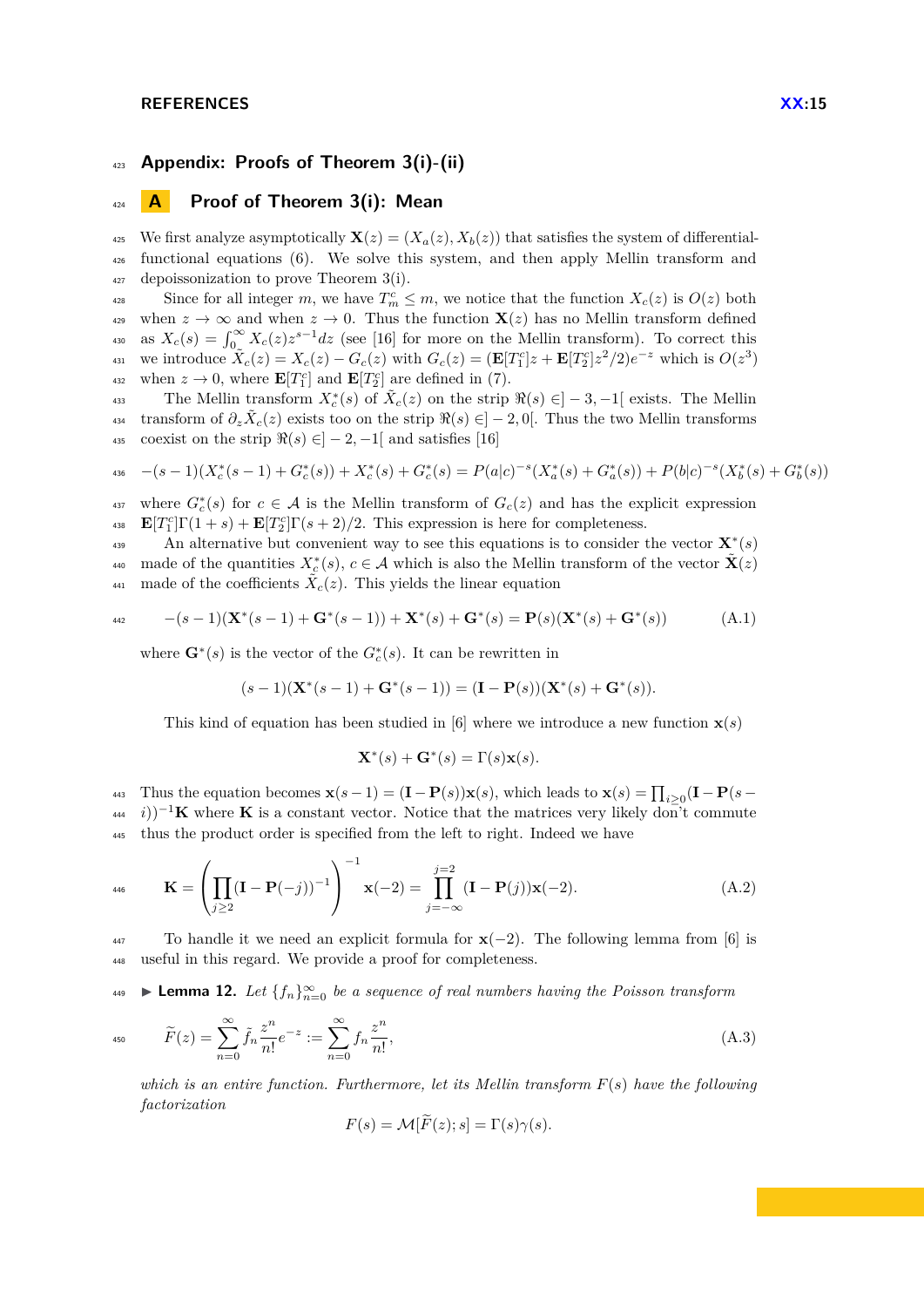#### **XX:16 REFERENCES**

451 *Assume that*  $F(s)$  *exists for*  $\Re(s) \in (-2, -1)$ *, and that*  $\gamma(s)$  *is analytic for*  $\Re(s) \in (-\infty, -1)$ *.* <sup>452</sup> *Then*

$$
\gamma(-n) = \sum_{k=0}^{n} {n \choose k} (-1)^k \tilde{f}_k = (-1)^n f_n, \text{ for } n \ge 2.
$$
 (A.4)

**Proof.** Notice that  $f_n$  and  $\tilde{f}_n$  are related by [\[16\]](#page-13-13)

$$
\tilde{f}_n = \sum_{k=0}^n {n \choose k} (-1)^{n-k} f_k , \quad n \ge 0 .
$$

Define for some fixed  $M \geq 2$ , the function  $\widetilde{F}_M(z) = \sum_{n=0}^{M-1} f_n \frac{z^n}{n!}$  $\frac{z^n}{n!}$ . Due to our assumptions, we can continue  $F(s)$  analytically to the whole complex plane except  $s = -2, -3, \ldots$ . In particular, for  $\Re(s) \in (-M, -M + 1)$  we have  $F(s) = \mathcal{M}[\widetilde{F}(z) - \widetilde{F}_M(z); s]$ . As  $s \to -M$ , due to the factorization  $F(s) = \Gamma(s)\gamma(s)$ , we have

<span id="page-15-0"></span>
$$
F(s) = \frac{1}{s+M} \frac{(-1)^M}{M!} \gamma(-M) + O(1) ;
$$

<sup>454</sup> thus by the inverse Mellin transform, we have

$$
F(z) - \widetilde{F}_M(z) = \frac{(-1)^M}{M!} \gamma(-M) z^M + O(z^{M+1}) \quad \text{as} \quad z \to 0 \; . \tag{A.5}
$$

<span id="page-15-1"></span><sup>456</sup> But

$$
{}_{457} \qquad \widetilde{F}(z) - \widetilde{F}_M(z) = \sum_{i=M}^{\infty} f_n \frac{z^n}{n!} = f_M \frac{z^M}{M!} + O(z^{M+1}). \tag{A.6}
$$

comparing [\(A.5\)](#page-15-0) and [\(A.6\)](#page-15-1) shows that  $\gamma(-M) = (-1)^M f_M = \sum_{k=0}^M {M \choose k} (-1)^k \tilde{f}_k$ .

<sup>459</sup> Now we can compute **x**(−2) using above and [\(7\)](#page-4-1) leading to

460 
$$
\mathbf{x}(-2) = \begin{bmatrix} T_2^a - 2P(a|a) \\ T_2^b - 2P(a|b) \end{bmatrix}.
$$
 (A.7)

461 In another notation  $\mathbf{x}(-2) = (\mathbf{P}^2 - \mathbf{P})\mathbf{e}_a$ , where  $\mathbf{e}_a$  is the vector made of a single 1 at *a* <sup>462</sup> position and zero otherwise.

Next, we notice that the vector

$$
\Gamma(s) \prod_{i \ge 0} (\mathbf{I} - \mathbf{P}(s - i))^{-1} \prod_{j = -\infty}^{j = -2} (\mathbf{I} - \mathbf{P}(j)) \mathbf{x}(-2)
$$

may have a double pole on  $s = -1$  since  $\Gamma(s)$  has a pole and also  $(\mathbf{I} - \mathbf{P}(s))^{-1}$  since  $I - P(-1) = I - P$  is singular. But in fact the pole multiplicity is reduced by one, as prove below. Let us also define

$$
\mathbf{Q}(s) = \prod_{i \ge 1} (\mathbf{I} - \mathbf{P}(s - i))^{-1} \prod_{j = -\infty}^{j = -2} (\mathbf{I} - \mathbf{P}(j)).
$$

 $\mathbf{x}(s) = (\mathbf{I} - \mathbf{P}(s))^{-1} \mathbf{Q}(s) \mathbf{x}(-2).$ 

We notice that when  $s \to -1$ , then  $\mathbf{Q}(s) = \mathbf{I} + (s+1)\mathbf{Q}'(-1) + O((s+1)^2)$ . Furthermore 465 let  $\lambda(s)$  be the main eigenvalue of matrix  $\mathbf{P}(s)$  and  $\mathbf{1}(s)$  and  $\boldsymbol{\pi}(s)$  be respectively the right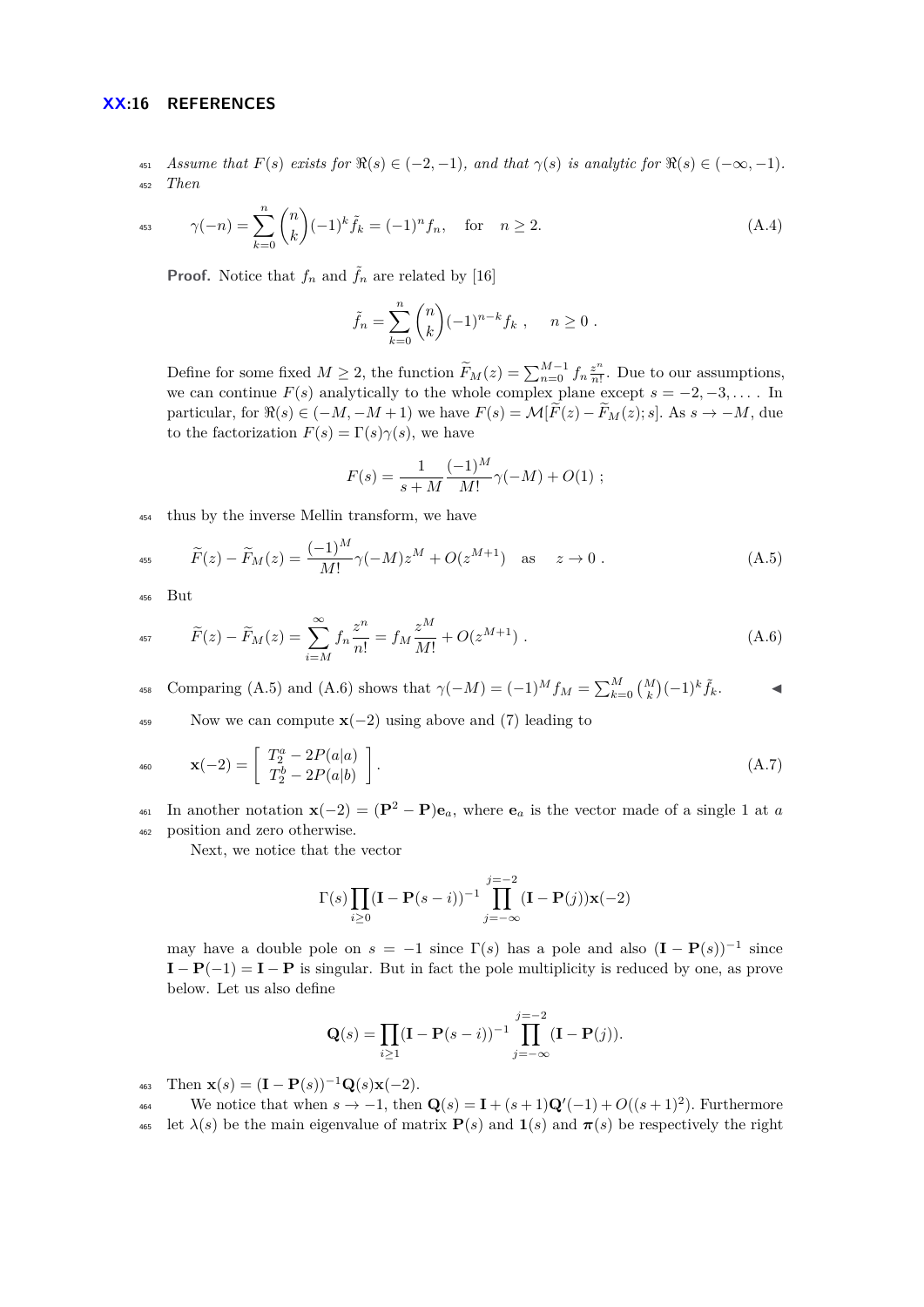### **REFERENCES XX:17**

466 and left main eigenvectors. We have  $\lambda(-1) = 1$ ,  $\mathbf{1}(-1) = \mathbf{1}$  is all made of one's, and  $\pi(-1)$ <sup>467</sup> is the stationary distribution of the Markov source.

<sup>468</sup> From the matrix spectral representation [\[16\]](#page-13-13) we have

$$
\mathbf{P}(s) = \lambda(s)\mathbf{1}(s) \otimes \boldsymbol{\pi}(s) + \mathbf{R}(s) = \lambda(s)\mathbf{\Pi}(s) + \mathbf{R}(s)
$$
\n(A.8)

<sup>470</sup> where **R**(*s*) is the automorphism of the eigenplan orthogonal to the main eigenvector and  $\mathbf{H}(s) = \mathbf{1}(s) \otimes \pi(s)$  where  $\otimes$  is the tensor product. Note that  $\Pi \cdot \mathbf{P} = \mathbf{P} \cdot \Pi = \Pi$ . Then

472 
$$
(\mathbf{I} - \mathbf{P}(s))^{-1} = \frac{1}{1 - \lambda(s)} \mathbf{1}(-s) \otimes \pi(s)
$$
  
\n473 
$$
-\frac{1}{\lambda'(-1)} (\mathbf{1}'(-1) \otimes \pi(-1) + \mathbf{1} \otimes \pi'(-1)) + \mathbf{R}(-1)^{-1} + O(s+1).
$$

$$
\begin{array}{lcl} \mathbf{(I-P(s))^{-1} Q(s) x(-2)} & = & \dfrac{\mathbf{1} \otimes \pi(s) (\mathbf{I-P}) \mathbf{e}_a}{1-\lambda(s)} - \dfrac{1}{\lambda'(-1)} \left( \mathbf{1}'(-1) \otimes \pi + \mathbf{1} \otimes \pi'(-1) \right) \\ & & + \mathbf{R}^{-1}(-1) + \dfrac{(s+1)}{1-\lambda(s)} \mathbf{1} \otimes \mathbf{Q}'(-1) + O(s+1). \end{array}
$$

Since

<sup>474</sup> Finally

$$
\frac{s+1}{1-\lambda(s)} \to -\frac{1}{\lambda'(-1)}
$$

 $477$  when  $s \to -1$ , and **ΠP(I** − **P**)**e**<sub>*a*</sub> = (**Π** − **Π**)**e**<sub>*a*</sub> = 0*.* Also

$$
\mathbf{R}^{-1}(-1)(\mathbf{I}-\mathbf{P})\mathbf{P}\mathbf{e}_a = \mathbf{P}\mathbf{e}_a - \langle \pi \mathbf{P} \mathbf{e}_a \rangle \mathbf{1} = \mathbf{P}\mathbf{e}_a - \langle \pi \mathbf{e}_a \rangle \mathbf{1}.
$$
 (A.9)

<sup>479</sup> We finally have

$$
\lim_{s \to -1} \mathbf{x}(s) = \mathbf{P} \mathbf{e}_a - \pi_a \mathbf{1} - \frac{1}{\lambda'(-1)} \mathbf{1} \langle (\boldsymbol{\pi}'(-1) + \boldsymbol{\pi} \mathbf{Q}'(-1)) (\mathbf{I} - \mathbf{P}) \mathbf{P} \mathbf{e}_a \rangle, \tag{A.10}
$$

<sup>481</sup> where  $\pi_a$  is the coefficient of the stationary distribution  $\pi$  at symbol *a*.

<sup>482</sup> Now we are in position to establish asymptotics of *Xc*(*z*) for large *z* and through depoissonization asymptotics of  $\mathbf{E}[T_m^c]$ . The inverse Mellin transform is

$$
\tilde{X}_c(z) = \frac{1}{2i\pi} \int_{x-i\infty}^{x+i\infty} X_c^*(s) z^{-s} ds
$$
\n(A.11)

<sup>485</sup> valid for all  $x \in ]-2,-1[$ . Remembering that  $T_c(z) = \tilde{X}_c(z) + P(a|c)z$  we have indeed

$$
\tilde{\mathbf{X}}(z) = \frac{1}{2i\pi} \int_{x-i\infty}^{x+i\infty} \Gamma(s)\mathbf{x}(s)z^{-s}ds - \frac{1}{2i\pi} \int_{x-i\infty}^{x+i\infty} \mathbf{G}^*(s)z^{-s}ds \tag{A.12}
$$

<sup>487</sup> We know that  $\mathbf{T}(z) - \tilde{\mathbf{X}}(z)$  is decaying exponentially fast when  $z \to \infty$ .

Moving the line of integration toward the right, we meet a single pole at  $s = -1$  of  $\mathbf{G}^*(s)z^{-z}$  and its residues is  $-z\mathbf{P}\mathbf{e}_a$ . Then

$$
\frac{1}{2i\pi} \int_{x-i\infty}^{x+i\inf ty} \mathbf{G}^*(s) z^{-s} ds = -\mathbf{P} \mathbf{e}_a + O(z^{-M})
$$

488 for all  $M > 0$ .

The value  $-1$  is also a simple pole for  $z^{-s}\Gamma(s)\mathbf{x}(s)$ . We know that its residue is

$$
-z\left(\mathbf{P}\mathbf{e}_a - \pi_a \mathbf{1} - \frac{1}{\lambda'(-1)} \mathbf{1} \langle (\boldsymbol{\pi}'(-1) + \boldsymbol{\pi} \mathbf{Q}'(-1)) (\mathbf{I} - \mathbf{P}) \mathbf{P} \mathbf{e}_a \rangle \right).
$$
(A.13)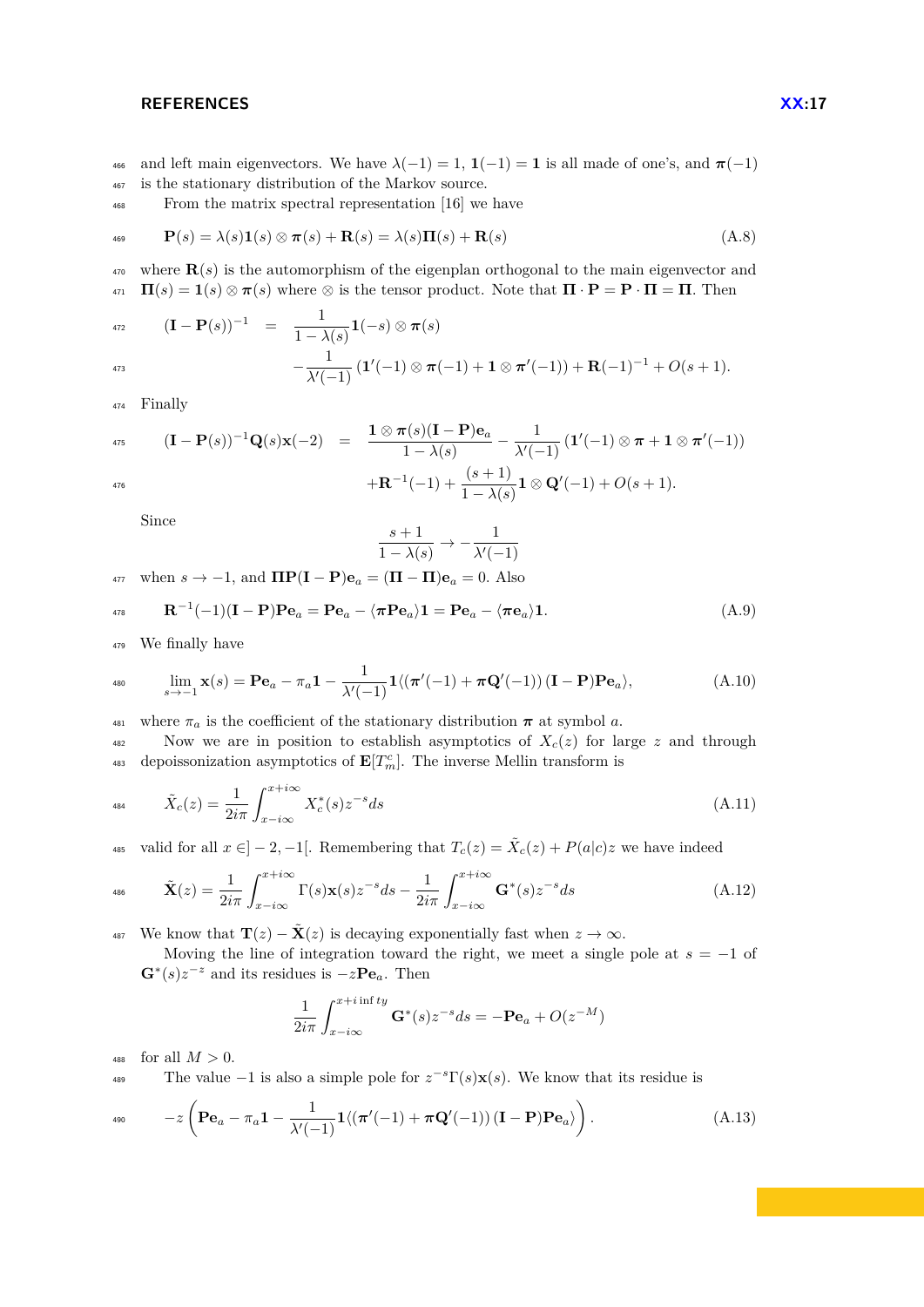#### **XX:18 REFERENCES**

<sup>491</sup> Therefore we have

$$
\mathbf{X}(z) = z \left( \pi_a + \frac{1}{\lambda'(-1)} \mathbf{1} \langle (\boldsymbol{\pi}'(-1) + \boldsymbol{\pi} \mathbf{Q}'(-1)) (\mathbf{I} - \mathbf{P}) \mathbf{P} \mathbf{e}_a \rangle \right) \mathbf{1} + o(z). \tag{A.14}
$$

493 For irrational case, we know that  $s = -1$  is the only pole on the line  $\Re(s) = -1$ , leading to the error term  $o(z)$  coming from other poles of  $(I - P(s))^{-1}$  which may occur on the right  $_{495}$  half plan of  $s = -1$ .

<sup>496</sup> But in the rational case, there is the possibility of other poles regularly spaced on the 497 axis  $\Re(s) = -1$  with some specific matrices **P** detailed in [\[6\]](#page-13-6) where the coefficients  $\alpha_{abc}$  are <sup>498</sup> introduced. In these very specific cases (the uniform probability distribution on  $\mathcal A$  is one of them) the  $o(z)$  term should be replaced by a term  $zQ_c(\log z) + O(z^{1-\epsilon})$ , where  $Q_c$  is a 500 periodic vector of very small amplitude and mean zero, and  $\epsilon > 0$  depends on the matrix **P**. <sup>501</sup> This proves Theorem [3\(](#page-5-1)i).

# <sup>502</sup> **B Proof of Theorem [3\(](#page-5-1)ii): Variance**

We now analyze asymptotically  $\mathbf{V}(z) = (V_a(z), V_b(z))$  that satisfies the system of differential-functional equations [\(8\)](#page-4-3). In order to apply depoissonization, for  $\theta \in [0, \pi/2]$  we define  $\mathcal{C}(\theta)$ as the complex cone containing the complex number *z* such that  $|\arg(z)| \leq \theta$  on increasing domains [\[16;](#page-13-13) [5\]](#page-13-7)

$$
\mathcal{C}_k(\theta) = \{ z, z \in \mathcal{C}(\theta) \& |z| \le \rho^k \}
$$

 $\text{with } ρ = \min_c\{\frac{1}{P(a|c)}, \frac{1}{P(b|c)}\}.$ 

504 Our first goal is to prove that  $V_c(z) = O(z)$ . We shall use use the increasing domain <sup>505</sup> approach [\[16\]](#page-13-13) applied to [\(8\)](#page-4-3) following the footsteps of the proof of Lemma 7A of [\[3\]](#page-13-4). From <sup>506</sup> Fact 1 of [\[3\]](#page-13-4) we conclude that

<span id="page-17-1"></span>
$$
V_c(z) = V_c(\rho z)e^{-z(1-\rho)} + e^{-z} \int_{\rho z}^z e^x \left( V_a(P(a|c)x) + V_b(P(b|c)x) + g(x) \right) dx \tag{A.15}
$$

 $S_{68}$  where  $g(z) = P(a|c) - P^{2}(a|c) + [X_{z}^{c}(z)]^{2} = O(1)$ . Indeed, it follows from Fact 1 of [\[3\]](#page-13-4) that <sup>509</sup> the differential equation like

$$
f'(z) = b(z) - a(z)f(z)
$$
\n(A.16)

satisfies

<span id="page-17-0"></span>
$$
f(z) = f(z_0)e^{A(z_0) - A(z)} + \int_{z_0}^{z} b(x)e^{A(x) - A(z)}dx
$$

 $S_{511}$  where  $A(z) = \int a(z)$  is the primitive function of  $a(z)$ . Setting in [\(A.16\)](#page-17-0)  $f(z) = V_c(z)$ ,  $b(z) = V_a(P(a|c)z) + V_b(P(b|c)z) + g(z)$  and  $a(z) = 1$  we obtain [\(A.15\)](#page-17-1).

 Now we apply induction over the increasing domains. In short, we assume that for  $z \in \mathcal{C}_k(\theta)$  we have  $|V_c(z)| \leq B_k|z|$  for some  $B_k$ . Using the induction of the increasing domains we prove, as in the Appendix of [\[3\]](#page-13-4) that  $B_k$  are bounded. This completes the proof, after applying the depoissonization lemma of [\[4\]](#page-13-15).

In order to find a precise estimate of the asymptotic development of  $V(z)$  we denote  **the Mellin transform of**  $**V**(z)$ **. From [\(8\)](#page-4-3) we arrive at** 

$$
-(s-1)\mathbf{V}^*(s-1)+\mathbf{V}^*(s)=\mathbf{P}(s)\mathbf{V}^*(s)+\mathbf{g}^*(s),
$$